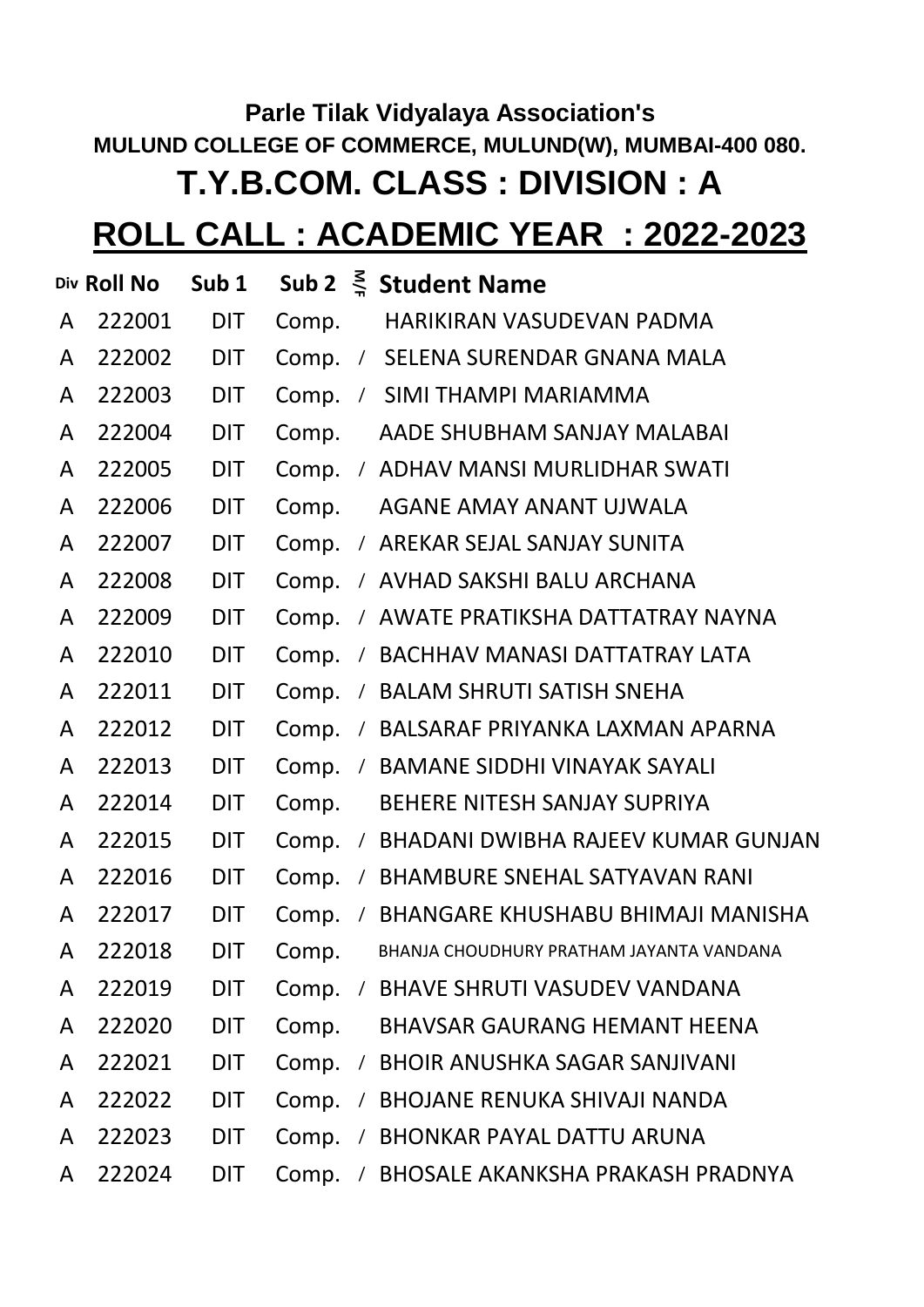|   | Div Roll No | Sub <sub>1</sub> |       |            | Sub 2 $\leq$ Student Name                  |
|---|-------------|------------------|-------|------------|--------------------------------------------|
| A | 222025      | <b>DIT</b>       | Comp. |            | <b>BHOSALE TEJAS KISHOR MAYA</b>           |
| A | 222026      | <b>DIT</b>       | Comp. |            | <b>BHOSTEKAR DEEP SHAILENDRA SAMRUDDHI</b> |
| A | 222027      | <b>DIT</b>       | Comp. | $\sqrt{2}$ | BHOVAD AAKANKSHA SHANTARAM SARIKA          |
| A | 222028      | <b>DIT</b>       | Comp. |            | <b>BHOYE DHUSHAN RAJU MANJULA</b>          |
| A | 222029      | <b>DIT</b>       | Comp. |            | <b>BHUNBHUNE HARSHAL BHARAT SEEMA</b>      |
| A | 222030      | <b>DIT</b>       | Comp. |            | <b>BHURAN SAHIL SANTOSH KALPANA</b>        |
| A | 222031      | <b>DIT</b>       | Comp. |            | BIDVI ATHARVA MAHENDRA MANALI              |
| A | 222032      | <b>DIT</b>       | Comp. |            | / BIRAMANE SHRUTI SUNIL KAVITA             |
| A | 222033      | <b>DIT</b>       | Comp. |            | / BOBADE LAXMI PRAVIN RANI                 |
| A | 222034      | <b>DIT</b>       | Comp. |            | / BOLKE SONAL BHARAT MANISHA               |
| A | 222035      | <b>DIT</b>       | Comp. |            | CHAUDHARI ANIKET ANAND AARTI               |
| A | 222036      | <b>DIT</b>       | Comp. |            | / CHAUHAN AKSHATA CHHOTELAL POONAM         |
| A | 222037      | <b>DIT</b>       | Comp. |            | / CHAVAN AASTHA SHAILENDRA VAISHALI        |
| A | 222038      | <b>DIT</b>       | Comp. |            | / CHAVAN AVANTIKA KISHOR KIRAN             |
| A | 222039      | <b>DIT</b>       | Comp. |            | / CHAVAN NEHA ADINATH SHANTABAI            |
| A | 222040      | <b>DIT</b>       | Comp. |            | / CHEULKAR NIVEDITA VIJAY NANDITA          |
| A | 222041      | <b>DIT</b>       | Comp. |            | / CHIMKAR NISHA GAJANAN SEEMA              |
| A | 222042      | <b>DIT</b>       | Comp. |            | / CHOUDHARY ZOYA ISRAR WAHEEDA             |
| A | 222043      | <b>DIT</b>       | Comp. |            | / D'SOUZA JANIS JUSTIN VERONICA            |
| A | 222044      | <b>DIT</b>       | Comp. |            | / DABHOLKAR AMISHA ANIL AVANI              |
| A | 222045      | <b>DIT</b>       | Comp. |            | / DABKE NEHA SUNIL SUCHITRA                |
| A | 222046      | <b>DIT</b>       | Comp. |            | / DALVI APEKSHA ASHOK ANUKSHA              |
| A | 222047      | <b>DIT</b>       | Comp. |            | / DALVI MANALI KASHINATH JAYSHREE          |
| A | 222048      | <b>DIT</b>       | Comp. |            | / DALVI SAKSHI HEMANT MANGAL               |
| A | 222049      | <b>DIT</b>       | Comp. | $\sqrt{2}$ | DEOGADKAR TEJAL PRABODH SUVIDHA            |
| A | 222050      | <b>DIT</b>       | Comp. |            | <b>DERANI CHINTAN SANJAY SONAL</b>         |
| A | 222051      | <b>DIT</b>       | Comp. |            | / DERLE AVANTIKA ANANDA SHARADA            |
| A | 222052      | <b>DIT</b>       | Comp. |            | DESALE YOGESH NARESH NAMITA                |
| A | 222053      | <b>DIT</b>       | Comp. |            | DESHMANE SUYASH SURYAKANT SUJATA           |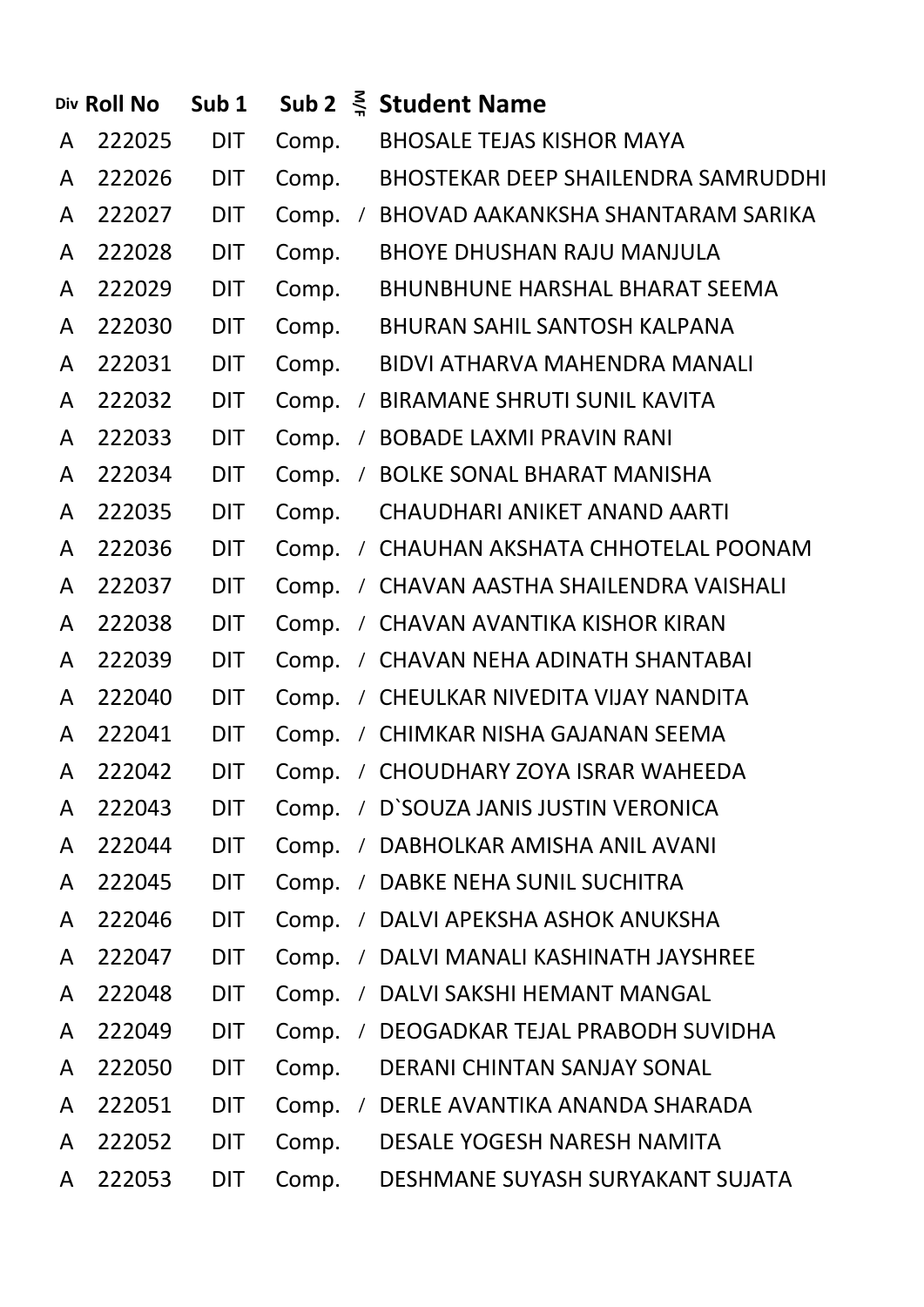|   | Div Roll No | Sub <sub>1</sub> |       |            | Sub 2 $\leq$ Student Name                |
|---|-------------|------------------|-------|------------|------------------------------------------|
| A | 222054      | <b>DIT</b>       | Comp. | $\sqrt{2}$ | DHADVE RUCHITA RAVINDRA ROHINI           |
| A | 222055      | <b>DIT</b>       | Comp. | $\sqrt{2}$ | DHALAPE PRACHITI SANJAY SANJIVANI        |
| A | 222056      | <b>DIT</b>       | Comp. | $\sqrt{2}$ | DHAMANKAR JHANAVI VISHWANATH MEDHA       |
| A | 222057      | <b>DIT</b>       | Comp. |            | DHAMI MANISH CHANDRASINGH GANGADEVI      |
| A | 222058      | <b>DIT</b>       | Comp. |            | DHANAPUNE RISHIKESH DATTATRAY SUREKHA    |
| A | 222059      | <b>DIT</b>       | Comp. | $\sqrt{2}$ | DHERANGE SALONI SANTOSH PRAMILA          |
| A | 222060      | <b>DIT</b>       | Comp. |            | DHORAP PRATIKEESH BABAN PRAMILA          |
| A | 222061      | <b>DIT</b>       | Comp. | $\sqrt{2}$ | FERNANDES MELISIA DARRYL OLIVIA          |
| A | 222062      | <b>DIT</b>       | Comp. |            | <b>GADGE PRATIK KRISHNA SANGITA</b>      |
| A | 222063      | <b>DIT</b>       | Comp. | $\sqrt{2}$ | <b>GADHAVE POOJA BHARAT MANISHA</b>      |
| A | 222064      | <b>DIT</b>       | Comp. |            | <b>GADHE SAHIL BALU RAJSHREE</b>         |
| A | 222065      | <b>DIT</b>       | Comp. | $\sqrt{2}$ | <b>GAIKWAD DISHA SANJAY RAJSHREE</b>     |
| A | 222066      | <b>DIT</b>       | Comp. |            | GAIKWAD TANMESH NARAYAN SUPRIYA          |
| A | 222067      | <b>DIT</b>       | Comp. | $\sqrt{2}$ | <b>GANDHE NOOPUR NILESH NIKITA</b>       |
| A | 222068      | <b>DIT</b>       | Comp. |            | <b>GARUD KAMLESH VASANT VANITA</b>       |
| A | 222069      | <b>DIT</b>       | Comp. |            | <b>GAURI DAKSH RAKESH SUVARNA</b>        |
| A | 222070      | <b>DIT</b>       | Comp. | $\sqrt{2}$ | <b>GAWAS NIDHI MAHENDRA SHUBHANGI</b>    |
| A | 222071      | <b>DIT</b>       | Comp. |            | <b>GITE PRASHANT SHIVAJI SONALI</b>      |
| A | 222072      | <b>DIT</b>       | Comp. | $\sqrt{2}$ | <b>GITE SAKSHI SANTOSH SUREKHA</b>       |
| A | 222073      | <b>DIT</b>       | Comp. |            | <b>GORAD SHIVENDRA MAHADEV RANJANA</b>   |
| A | 222074      | <b>DIT</b>       | Comp. | $\sqrt{2}$ | <b>GORIVALE DAKSHATA SANTOSH ASHWINI</b> |
| A | 222075      | <b>DIT</b>       | Comp. | $\sqrt{2}$ | <b>GOSAVI SHARMILA SHAILESH SHILPA</b>   |
| A | 222076      | <b>DIT</b>       | Comp. | $\sqrt{2}$ | GUPTA MANSI NARAYAN KALPANA              |
| A | 222077      | <b>DIT</b>       | Comp. |            | / GUPTA NEHA SABHAJEET SUBHAWATI         |
| A | 222078      | <b>DIT</b>       | Comp. | $\sqrt{2}$ | <b>GUPTA SHWETA SANJAY SUNITA</b>        |
| A | 222079      | <b>DIT</b>       | Comp. | $\sqrt{2}$ | <b>GURAV MRUNMAYI VINOD VAISHNAVI</b>    |
| A | 222080      | <b>DIT</b>       | Comp. | $\sqrt{2}$ | <b>GURAV SANIKA DNYANESHWAR DIPALI</b>   |
| A | 222081      | <b>DIT</b>       | Comp. | $\sqrt{2}$ | HINGE KINJAL VIJAY SUREKHA               |
| A | 222082      | DIT              | Comp. |            | HONMANE ROHAN DADARAV UJJWALA            |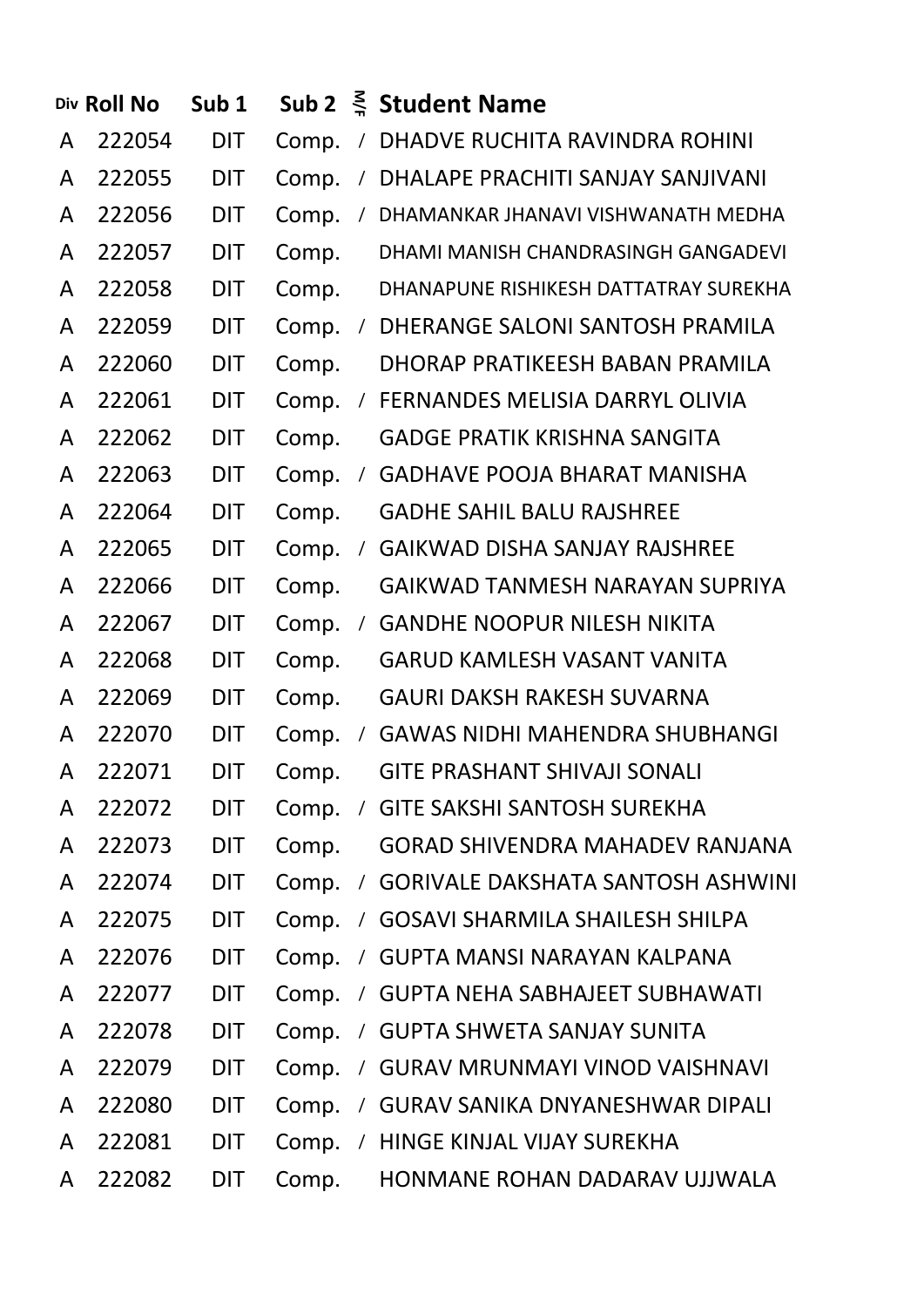|   | Div Roll No | Sub <sub>1</sub> |       |            | Sub 2 $\leq$ Student Name             |
|---|-------------|------------------|-------|------------|---------------------------------------|
| A | 222083      | <b>DIT</b>       | Comp. |            | ILAG SAGAR SHIVAJI SAVITA             |
| A | 222084      | <b>DIT</b>       | Comp. |            | <b>IRNAK GANESH JANKU SUSHILABAI</b>  |
| A | 222085      | <b>DIT</b>       | Comp. |            | JADHAV ANIKET MILIND SUSHILA          |
| A | 222086      | <b>DIT</b>       | Comp. |            | / JADHAV BHAVANA SHIVAJI ALKA         |
| A | 222087      | <b>DIT</b>       | Comp. |            | / JADHAV JAYSHREE DIPAK HEMLATA       |
| A | 222088      | <b>DIT</b>       | Comp. |            | / JADHAV JIDNYASA RAMESH ROHINI       |
| A | 222089      | <b>DIT</b>       | Comp. |            | JADHAV KUNAL VINOD SHARADA            |
| A | 222090      | <b>DIT</b>       |       |            | Comp. / JADHAV SAYALI YOGESH SUSHMA   |
| A | 222091      | <b>DIT</b>       | Comp. |            | JADHAV SUMIT NAGESH ANITA             |
| A | 222092      | <b>DIT</b>       | Comp. |            | / JADHAV UNNATI ANIL MANISHA          |
| A | 222093      | <b>DIT</b>       | Comp. |            | / JAGTAP VAISHNAVI VAIJNATH PRADNYA   |
| A | 222094      | <b>DIT</b>       | Comp. |            | / JAIN ISHA DINESH MANJU              |
| A | 222095      | <b>DIT</b>       | Comp. |            | <b>JALU SMEET SHAILESH HANSA</b>      |
| A | 222096      | <b>DIT</b>       |       |            | Comp. / JATHAN NISHIKA ANIL TANUJA    |
| A | 222097      | <b>DIT</b>       | Comp. |            | JOBANPUTRA HEETBHAI MANOJ MEENA       |
| A | 222098      | <b>DIT</b>       | Comp. |            | / KADAM SHRUTI SACHIN SWATI           |
| A | 222099      | <b>DIT</b>       | Comp. |            | KADAM TANMAY GAJANAN JAYSHREE         |
| A | 222100      | <b>DIT</b>       | Comp. |            | KAHAR YASH SANTHOSH SUNITA            |
| A | 222101      | <b>DIT</b>       | Comp. |            | / KAKPHALE NISHA BHASKAR ANITA        |
| A | 222102      | DIT              | Comp. | $\sqrt{2}$ | KALAMKAR NAVINA PRAVIN NUTAN          |
| A | 222103      | <b>DIT</b>       | Comp. | $\sqrt{2}$ | KALSEKAR ALFIYA ANIS MUNEERA          |
| A | 222104      | DIT              | Comp. |            | KAMANE YASH SHASHIKANT POOJA          |
| A | 222105      | DIT              | Comp. | $\sqrt{2}$ | KAMBLE LAVANYA SHEKHAR SUNITA         |
| A | 222106      | DIT              | Comp. |            | KAMBLE NIKHIL MAHENDRA SANDHYA        |
| A | 222107      | DIT              | Comp. | $\sqrt{2}$ | <b>KAMBLE PRANALI SURESH JAYSHREE</b> |
| A | 222108      | DIT              | Comp. |            | KAMBLE SHUBHAM CHANDRAKANT GEETA      |
| A | 222109      | <b>DIT</b>       | Comp. | $\prime$   | KAMBLE VIBHAVARI VASANT SANGITA       |
| A | 222110      | DIT              | Comp. |            | KAMBLI SIDDHESH BHISAJI BHARGAVI      |
| A | 222111      | DIT              | Comp. |            | KANSE PRASAD AMRUT ARUNA              |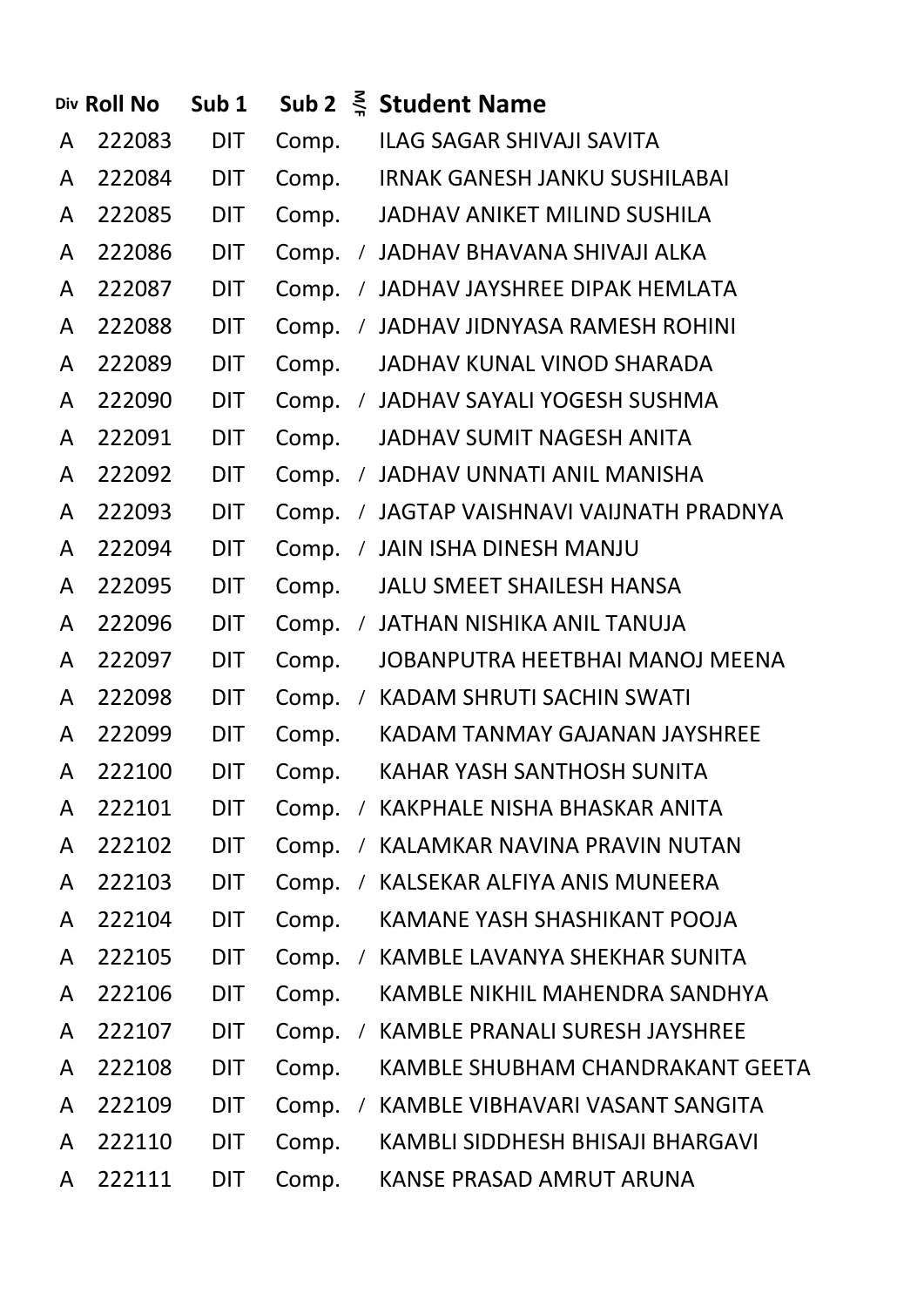|              | Div Roll No | Sub <sub>1</sub> |       |            | Sub 2 $\leq$ Student Name                          |
|--------------|-------------|------------------|-------|------------|----------------------------------------------------|
| A            | 222112      | DIT              |       |            | Comp. / KARANDE DEEPALI SURESH REKHA               |
| A            | 222113      | DIT              | Comp. |            | KARANDE NIRAJ SHANTARAM VANITA                     |
| $\mathsf{A}$ | 222114      | <b>DIT</b>       |       |            | Comp. / KARIA SHREYA RAJESH HEMALI                 |
| $\mathsf{A}$ | 222115      | <b>DIT</b>       |       |            | Comp. / KAVALE PRADNYA PRAVIN RENUKA               |
| A            | 222116      | <b>DIT</b>       |       |            | Comp. / KAYAL PIU ROBIN RITA                       |
| A            | 222117      | <b>DIT</b>       |       |            | Comp. / KENGLE VRUKSHALI BALVANT ASHA              |
| $\mathsf{A}$ | 222118      | <b>DIT</b>       |       |            | Comp. / KHADE RAKHI RAVINDRA SANGITA               |
| A            | 222119      | <b>DIT</b>       |       |            | Comp. / KHADE TANVI SUNIL NEHA                     |
| A            | 222120      | <b>DIT</b>       |       |            | Comp. / KHAMBE ANISHA AJIT AKSHATA                 |
| A            | 222121      | <b>DIT</b>       |       |            | Comp. / KHAN AKSA ASADAHMED FAZILATH               |
| $\mathsf{A}$ | 222122      | <b>DIT</b>       |       |            | Comp. / KHAN FATIMA SAJIMULLA MEHJABIN             |
| A            | 222123      | <b>DIT</b>       | Comp. |            | KHAN ZEESHAN IMTIYAJ SHABNAM                       |
| A            | 222124      | <b>DIT</b>       |       |            | Comp. / KHANOLKAR URVI VILAS DEEPALI               |
| A            | 222125      | <b>DIT</b>       | Comp. |            | / KHATATE GAYATRI SUDESH SANDHYA                   |
| A            | 222126      | <b>DIT</b>       | Comp. |            | <b>KHAVNEKAR OM AVINASH AARTI</b>                  |
| A            | 222127      | <b>DIT</b>       |       |            | Comp. / KOLI MANSI PRAVIN JOGITA                   |
| A            | 222128      | <b>DIT</b>       | Comp. |            | LIPARE ATHARVA ANIL YOGITA                         |
| A            | 222129      | <b>DIT</b>       | Comp. |            | / MADHAVI DISHA KIRAN SHUBHANGI                    |
| A            | 222130      | DIT              | Comp. | $\prime$   | MADHAVI JEEVIKA SACHIN CHAYYA                      |
| B            | 222201      | DIT              | Comp. |            | <b>MAHADIK ADITYA ARUN ROHINI</b>                  |
| B            | 222202      | DIT              | Comp. | $\prime$   | MAHAJAN AMISHA MOTIRAM SANGITA                     |
| B            | 222203      | DIT              | Comp. |            | MAHALE JAYANT RAMESH MANISHA                       |
| B            | 222204      | DIT              | Comp. | $\prime$   | <b>MALAVE POOJA ANAND SANGEETA</b>                 |
| B            | 222205      | DIT              | Comp. |            | MANE AMAN PRAKASH SANGEETA                         |
| B            | 222206      | DIT              | Comp. | $\prime$   | <b>MANE MAYURI DEODAS SARITA</b>                   |
| B            | 222207      | DIT              | Comp. |            | MANHAS MOHANDEEP SINGH MANJIT SINGH RAJWINDER KAUR |
| B            | 222208      | DIT              | Comp. |            | MANJREKAR SAHIL UMESH SHREYA                       |
| B            | 222209      | DIT              | Comp. | $\sqrt{2}$ | <b>MARKANDE MADHURA SUDESH PURVA</b>               |
| B            | 222210      | DIT              | Comp. | $\prime$   | <b>MASCARENHAS BELICIA JOE MEENA</b>               |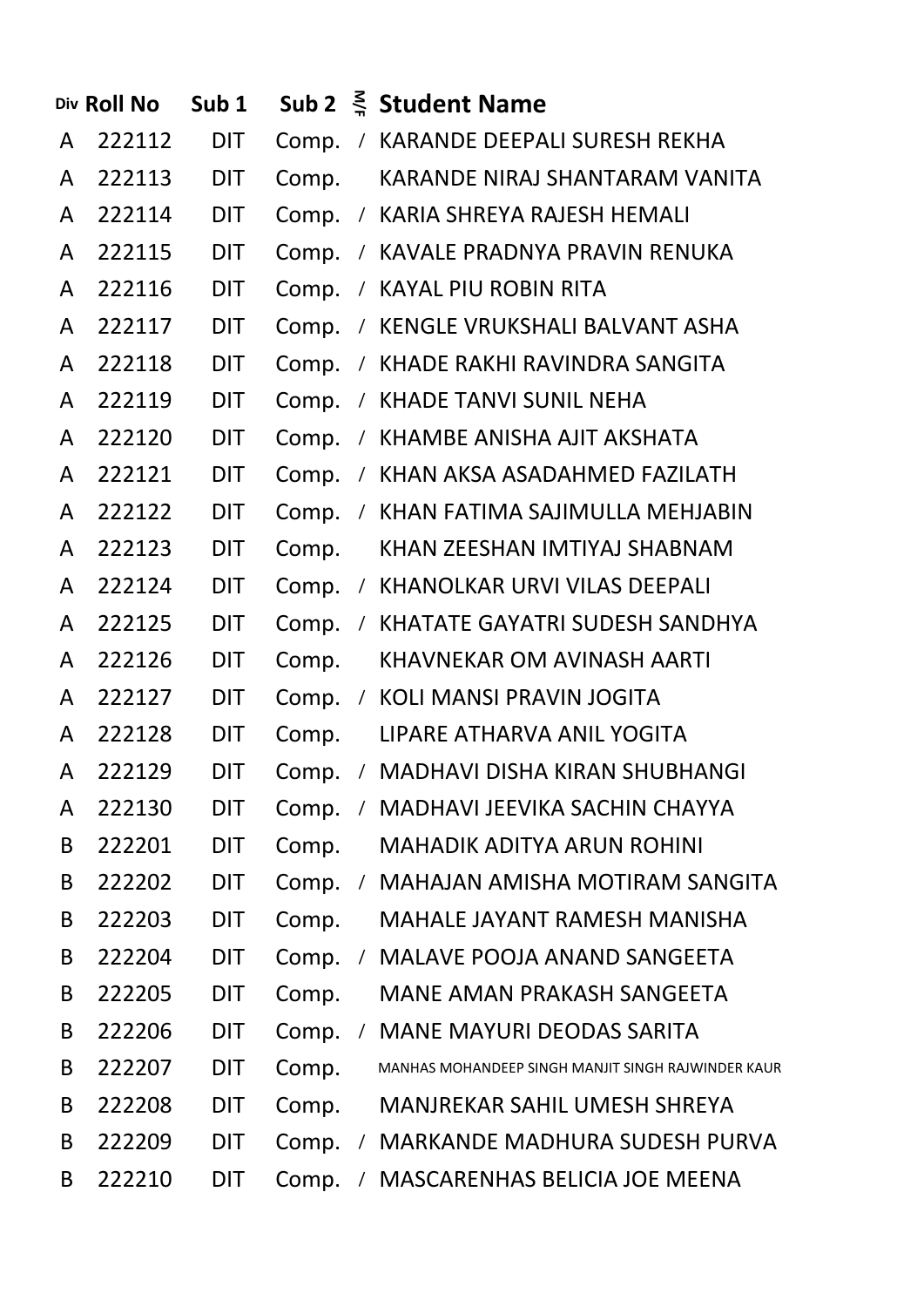|   | Div Roll No | Sub <sub>1</sub> |       |            | Sub 2 $\leq$ Student Name                       |
|---|-------------|------------------|-------|------------|-------------------------------------------------|
| B | 222211      | <b>DIT</b>       | Comp. |            | / MASKE SAKSHI RAJENDRA KAVITA                  |
| B | 222212      | <b>DIT</b>       | Comp. |            | MD IQBAL NASIR JAMAL ABDUL NASIR TARANNUM JAHAN |
| B | 222213      | <b>DIT</b>       | Comp. |            | / MHATRE ANJALI BALIRAM RANJANA                 |
| B | 222214      | <b>DIT</b>       | Comp. |            | / MIRGULE SHALAKA SURESH SUVIDHA                |
| B | 222215      | <b>DIT</b>       | Comp. |            | MISAL KUNAL MALHARI MEENA                       |
| B | 222216      | <b>DIT</b>       | Comp. |            | / MISHRA PRACHI RAJESH ABHILASHA                |
| B | 222217      | <b>DIT</b>       | Comp. |            | MITHBAWKAR AVNEESH MANDAR SHILPA                |
| B | 222218      | <b>DIT</b>       | Comp. |            | / MITHIYA ANJALI HANSRAJ MUKTA                  |
| B | 222219      | <b>DIT</b>       | Comp. |            | / MORANKAR VAISHNAVI RAJENDRA VAISHALI          |
| B | 222220      | <b>DIT</b>       | Comp. |            | MORE PRANAY PRAKASH SANDHYA                     |
| B | 222221      | <b>DIT</b>       | Comp. |            | / MORE RITISHA HARISHCHANDRA JAYASHREE          |
| B | 222222      | <b>DIT</b>       | Comp. |            | / MORE VAISHNAVI VIKAS BHAVANA                  |
| B | 222223      | <b>DIT</b>       | Comp. |            | MORE VEDANT KIRAN SUVARNA                       |
| B | 222224      | <b>DIT</b>       | Comp. |            | / MORKAR HITESHRI KIRAN JYOTSNA                 |
| B | 222225      | <b>DIT</b>       | Comp. |            | / MUDGUL SAKSHI PRAVIN PRAVINA                  |
| B | 222226      | <b>DIT</b>       | Comp. |            | / NACHANEKAR KALYANI SHANTARAM SHEETAL          |
| B | 222227      | <b>DIT</b>       | Comp. |            | / NAGDA NANCIE KUMAR FALGUNI                    |
| B | 222228      | <b>DIT</b>       | Comp. |            | / NALAWADE MITALI ROHIDAS SANDHYA               |
| B | 222229      | DIT              | Comp. | $\sqrt{2}$ | NALAWADE SAKSHI PRAVIN RANJANA                  |
| B | 222230      | <b>DIT</b>       | Comp. |            | <b>NARE RAHUL NAMDEV NANDA</b>                  |
| B | 222231      | DIT              | Comp. |            | NARKHEDE PAWAN KAILASH KEERTI                   |
| B | 222232      | DIT              | Comp. | $\prime$   | NIRMAL GAYATRI RAVINDRA RUPALI                  |
| B | 222233      | <b>DIT</b>       | Comp. | $\sqrt{2}$ | <b>OVHAL DIKSHA DINESH SULBHA</b>               |
| B | 222234      | <b>DIT</b>       | Comp. |            | PADWAL SHRUTIKA SHRIKRISHNA VANDANA             |
| B | 222235      | <b>DIT</b>       | Comp. |            | PAITHANE ROHAN MADAN ARUNA                      |
| B | 222236      | DIT              | Comp. |            | PALSAMKAR SUSHANT SURESH LALITA                 |
| B | 222237      | DIT              | Comp. | $\sqrt{2}$ | PANCHAL GAURI PRAKASH PRIYA                     |
| B | 222238      | <b>DIT</b>       | Comp. | $\sqrt{2}$ | PANCHAL SANIKA PANKAJ SWATI                     |
| B | 222239      | <b>DIT</b>       | Comp. | $\sqrt{2}$ | PANDAV GAYATRI DEEPAK DEEPALI                   |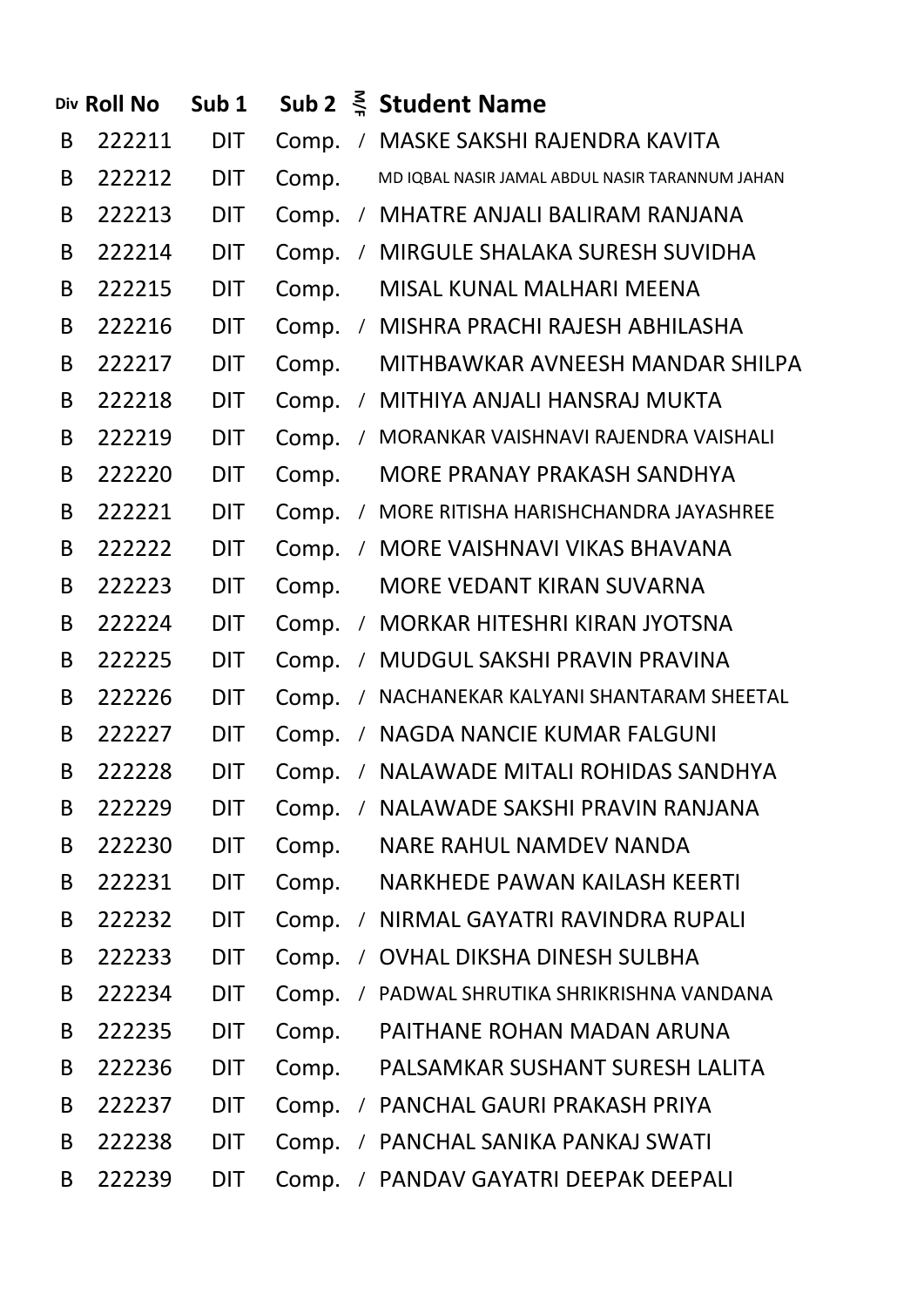|   | Div Roll No | Sub <sub>1</sub> |       |            | Sub 2 $\leq$ Student Name              |
|---|-------------|------------------|-------|------------|----------------------------------------|
| B | 222240      | <b>DIT</b>       |       |            | Comp. / PANIGRAHI SNEHA SHIVRAM SUMATI |
| B | 222241      | <b>DIT</b>       |       |            | Comp. / PANSARE ANANYA SANJAY SHWETALI |
| B | 222242      | <b>DIT</b>       | Comp. |            | / PANWALKAR TEJASHREE SUHAS SMITA      |
| B | 222243      | <b>DIT</b>       | Comp. |            | / PARAB RUTUJA SUBHASH SHWETA          |
| B | 222244      | <b>DIT</b>       | Comp. |            | / PARAB SAKSHI VISHNU GOPIKA           |
| B | 222245      | <b>DIT</b>       | Comp. |            | PARDALE TEJAS HARISHCHANDRA HARSHADA   |
| B | 222246      | <b>DIT</b>       |       |            | Comp. / PARDESHI MITALI VINOD JYOTI    |
| B | 222247      | <b>DIT</b>       | Comp. |            | PAREEK RISHABH ANIL URMILA             |
| B | 222248      | <b>DIT</b>       | Comp. |            | / PATIL SEJAL DINESH SUNITA            |
| B | 222249      | <b>DIT</b>       | Comp. |            | / PATIL SHIVANGI RAVINDRA KALPANA      |
| B | 222250      | <b>DIT</b>       | Comp. |            | / PATIL SMITEE SANJAY ALKA             |
| B | 222251      | <b>DIT</b>       | Comp. |            | / PATIL SNEHAL ANANDA SUNANDA          |
| B | 222252      | <b>DIT</b>       | Comp. |            | / PATIL YADNYEE DILIP VEENA            |
| B | 222253      | <b>DIT</b>       | Comp. |            | / PATYANE VAISHNAVI VIJAY PRANITA      |
| B | 222254      | <b>DIT</b>       | Comp. |            | PAWAR ATUL MILIND MAMTA                |
| B | 222255      | <b>DIT</b>       | Comp. |            | / PAWAR GAURI HARIBHAU SAVITA          |
| B | 222256      | <b>DIT</b>       | Comp. |            | / PAWAR KARINA KISHOR SUNANDA          |
| B | 222257      | <b>DIT</b>       | Comp. |            | PAWAR PUNIT BHARAT BHAGYASHREE         |
| B | 222258      | <b>DIT</b>       | Comp. |            | PAWAR SHIVAM SHASHIKANT KAVITA         |
| B | 222259      | <b>DIT</b>       | Comp. | $\sqrt{2}$ | PAWAR SHRUTI SANTOSH LALITA            |
| B | 222260      | DIT              | Comp. | $\sqrt{2}$ | PAWAR VRUSHALI SUNIL KAVITA            |
| B | 222261      | <b>DIT</b>       | Comp. | $\sqrt{2}$ | PEDNEKAR RIYA PRASHANT PRIYANKA        |
| B | 222262      | <b>DIT</b>       | Comp. | $\sqrt{2}$ | PEDNEKAR SIDDHI SHAILESH SAYLEE        |
| B | 222263      | <b>DIT</b>       | Comp. | $\prime$   | PEREPPADEN AGNELA ROBINSON REENA       |
| B | 222264      | <b>DIT</b>       | Comp. |            | PETHKAR VEDANG SACHIN MANISHA          |
| B | 222265      | <b>DIT</b>       | Comp. | $\prime$   | PINGE VAISHNAVI KISHOR RESHMA          |
| B | 222266      | <b>DIT</b>       | Comp. |            | PRABHU SHREYAS MANGESH MEGHANA         |
| B | 222267      | DIT              | Comp. | $\sqrt{2}$ | PRABHULKAR KARINA MANOHAR PRIYANAKA    |
| B | 222268      | <b>DIT</b>       | Comp. | $\prime$   | RAO SHRUTI NAGENDRA SUSHMA             |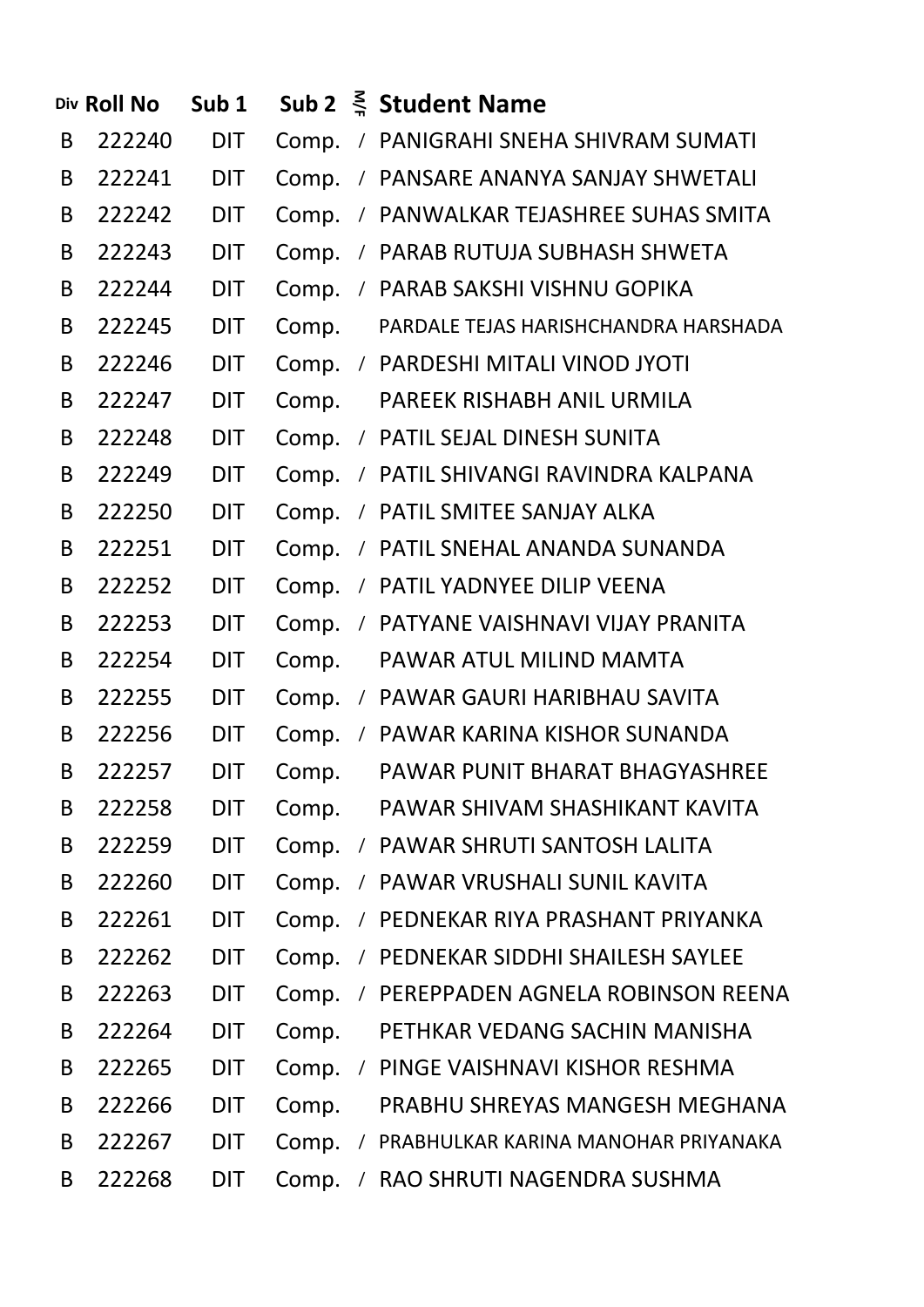|   | Div Roll No | Sub <sub>1</sub> |       |            | Sub 2 $\leq$ Student Name                     |
|---|-------------|------------------|-------|------------|-----------------------------------------------|
| B | 222269      | <b>DIT</b>       | Comp. |            | / RASKAR DHANASHREE ISHWAR LALITA             |
| B | 222270      | <b>DIT</b>       | Comp. | $\sqrt{2}$ | RATHOD TRUPTI BHARATBHAI CHHAYABEN            |
| B | 222271      | <b>DIT</b>       | Comp. |            | RELADIYA SHAKTISINH BUDHUBHA KAILASBA         |
| B | 222272      | <b>DIT</b>       | Comp. |            | / RERA BHAVIKA BHALCHANDRA MEENA              |
| B | 222273      | <b>DIT</b>       | Comp. |            | ROMAN ROHIT DIPAK KANCHAN                     |
| B | 222274      | <b>DIT</b>       | Comp. |            | ROTHE TANUJ SANTOSH SAMIKSHA                  |
| B | 222275      | <b>DIT</b>       | Comp. |            | / SAHU MEGHNA SHIVSHANKAR MOHINI              |
| B | 222276      | <b>DIT</b>       | Comp. |            | / SAKAT ANKITA VISHNU KARUNA                  |
| B | 222277      | <b>DIT</b>       | Comp. |            | / SALGAR NEHA RAJESH VANDANA                  |
| B | 222278      | <b>DIT</b>       | Comp. |            | / SALIAN AASTHA UDAY USHA                     |
| B | 222279      | <b>DIT</b>       | Comp. |            | / SALVE VRUSHALI MARUTI CHHAYA                |
| B | 222280      | <b>DIT</b>       | Comp. |            | / SALVI APEKSHA VIJAY SHUBHANGI               |
| B | 222281      | <b>DIT</b>       | Comp. |            | / SALVI SIDDHI RAJENDRA SUPRIYA               |
| B | 222282      | <b>DIT</b>       | Comp. |            | SANGALE OMKAR SUBHASH SUJATA                  |
| B | 222283      | <b>DIT</b>       | Comp. |            | / SANGARE SHRUTIKA BHAGWAN JAYA               |
| B | 222284      | <b>DIT</b>       | Comp. |            | SANGHAVI HARSHIL KIRAN AARTI                  |
| B | 222285      | <b>DIT</b>       | Comp. |            | SANGLE KUNAL ANIL KUSUM                       |
| B | 222286      | <b>DIT</b>       | Comp. |            | SAPKAL SAHIL SANTOSH ANANDI                   |
| B | 222287      | <b>DIT</b>       | Comp. |            | / SAROJ KOMAL OMPRAKASH ANU                   |
| B | 222288      | <b>DIT</b>       | Comp. |            | / SAVLA DHARA SANJAY KIRTI                    |
| B | 222289      | <b>DIT</b>       | Comp. |            | / SAWANT ADITI VINAYAK VINITA                 |
| B | 222290      | <b>DIT</b>       | Comp. |            | / SAWANT MANSI GOVIND ANUSHKA                 |
| B | 222291      | <b>DIT</b>       | Comp. |            | / SAWANT SAKSHI KISHOR NEELAM                 |
| B | 222292      | <b>DIT</b>       | Comp. |            | SEJPAL PRATHAM DIPTESH AMISHA                 |
| B | 222293      | <b>DIT</b>       | Comp. |            | / SHAIKH JASMIN KHATUN JAHERUDDIN ASATUN BIBI |
| B | 222294      | <b>DIT</b>       | Comp. |            | / SHELKE TRUPTI MARUTI ANITA                  |
| B | 222295      | <b>DIT</b>       | Comp. |            | / SHETTY NEHA UDAY SUJATHA                    |
| B | 222296      | <b>DIT</b>       | Comp. | $\sqrt{2}$ | SHIGAN SANYUKTA SANTOSH SWATI                 |
| B | 222297      | <b>DIT</b>       | Comp. |            | SHINDE SOHAM SATISH VAISHALI                  |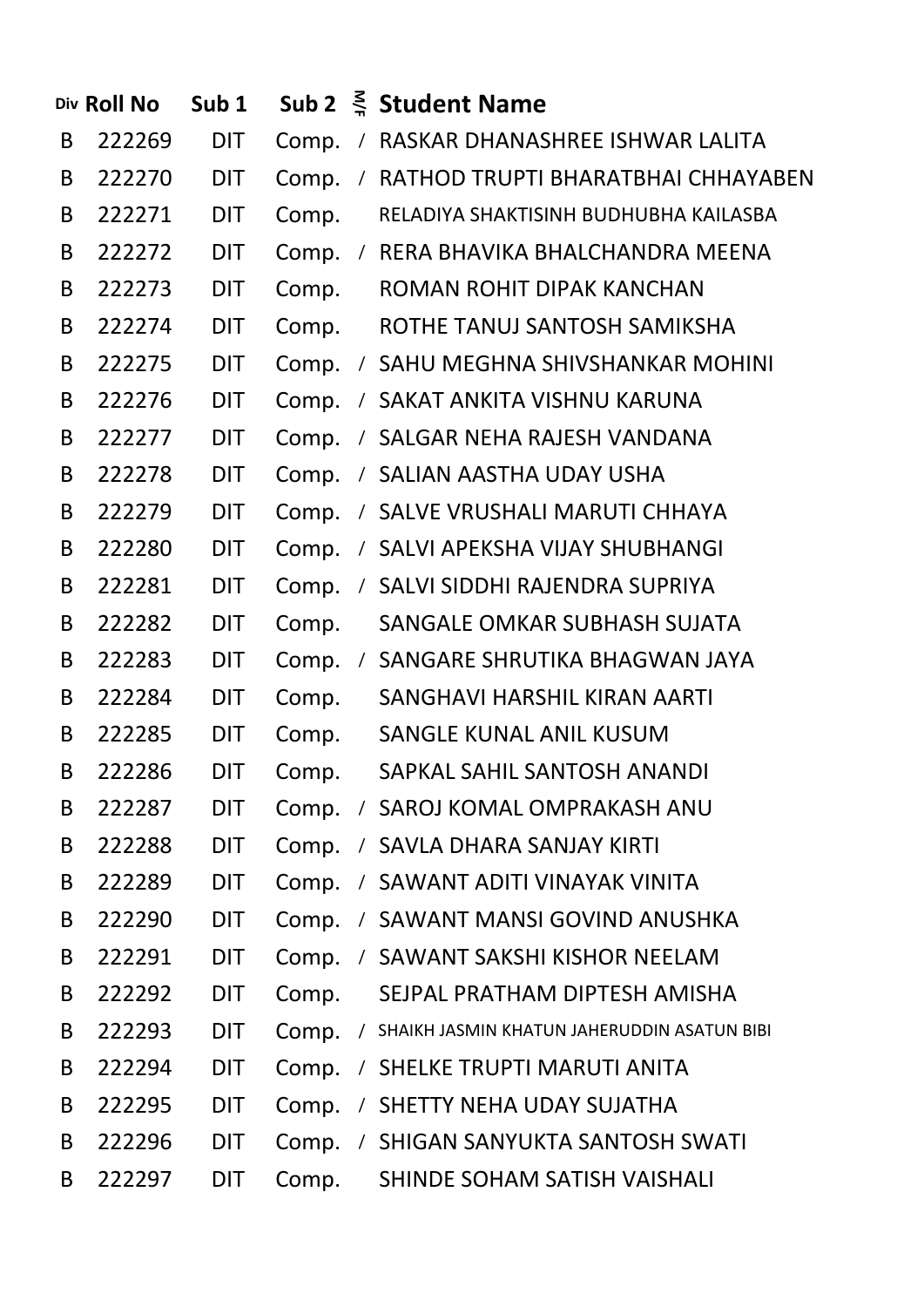|   | Div Roll No | Sub <sub>1</sub> |       |            | Sub 2 $\leq$ Student Name                          |
|---|-------------|------------------|-------|------------|----------------------------------------------------|
| B | 222298      | <b>DIT</b>       | Comp. |            | / SHIRKE SHRUTI MAHENDRA SHASHIKALA                |
| B | 222299      | <b>DIT</b>       | Comp. |            | / SHIRODKAR TANVI MANOJ SEEMA                      |
| B | 222300      | <b>DIT</b>       | Comp. |            | / SHIRVADKAR SAKSHI TULSHIDAS TRUPTI               |
| B | 222301      | <b>DIT</b>       | Comp. |            | / SHROTRI TANAYA MANDAR ARCHANA                    |
| B | 222302      | <b>DIT</b>       | Comp. |            | / SINGH RIYA ONKARNATH REENA                       |
| B | 222303      | <b>DIT</b>       | Comp. | $\sqrt{2}$ | SINGH SAMIKSHA SATYENDRA KUMAR SINGH SANDHYA SINGH |
| B | 222304      | <b>DIT</b>       | Comp. |            | / SINGH TULSI DINANATH MALA                        |
| B | 222305      | <b>DIT</b>       | Comp. |            | / SONAWANE ASTHA RAHUL KAMINI                      |
| B | 222306      | <b>DIT</b>       | Comp. |            | / SONAWANE KHUSHI VINOD SANGITA                    |
| B | 222307      | <b>DIT</b>       | Comp. |            | SONAWANE SHRIRAM SATISH HEMANGI                    |
| B | 222308      | <b>DIT</b>       | Comp. |            | / SONI PRIYA RAKESH POONAM                         |
| B | 222309      | <b>DIT</b>       | Comp. |            | / SURVE SAMPADA SANJAY VIDYA                       |
| B | 222310      | <b>DIT</b>       | Comp. |            | / TAMBITKAR SANCHITA SAHADEV SARITA                |
| B | 222311      | <b>DIT</b>       | Comp. |            | / TAMBOLI SANIKA SANJAY SAKSHI                     |
| B | 222312      | <b>DIT</b>       | Comp. |            | TATALE DEVENDRA RAJESH ASHA                        |
| B | 222313      | <b>DIT</b>       | Comp. |            | / TATHE PRERANA TUKARAM PRAMILA                    |
| B | 222314      | <b>DIT</b>       | Comp. |            | / TAWTE SANIKA SACHIN SHREYA                       |
| B | 222315      | <b>DIT</b>       | Comp. |            | THAKKER DIVYAM HARISH MUSKAN                       |
| B | 222316      | <b>DIT</b>       | Comp. |            | / TOTRE AKANSHA AKASH ASHLESHA                     |
| B | 222317      | <b>DIT</b>       | Comp. |            | / UGALMUGALE SAKSHI VASANT VIMAL                   |
| B | 222318      | <b>DIT</b>       | Comp. |            | / VASAVE SHWETA VILAS SANGITA                      |
| B | 222319      | <b>DIT</b>       | Comp. |            | / VHANKHANDE MANSI KISHOR SHITAL                   |
| B | 222320      | <b>DIT</b>       | Comp. |            | / WAGHMARE VAISHNAVI BALAJI NIRMALA                |
| B | 222321      | <b>DIT</b>       | Comp. | $\sqrt{2}$ | WAJE KUSUM BALU INDUBAI                            |
| B | 222322      | <b>DIT</b>       | Comp. |            | WALAVALKAR KESHAV SATISH SHEETAL                   |
| B | 222323      | <b>DIT</b>       | Comp. | $\sqrt{2}$ | <b>WARADE ANJALI ASHOK MANGAL</b>                  |
| B | 222324      | <b>DIT</b>       | Comp. | $\sqrt{2}$ | YADAV JANHAVEE JEEVAN VIDYA                        |
| B | 222325      | <b>DIT</b>       | Comp. | $\sqrt{2}$ | YADAV TANVI SURESH SADHANA                         |
| B | 222326      | <b>DIT</b>       | Comp. |            | ZALKE YASH SUNIL RASIKA                            |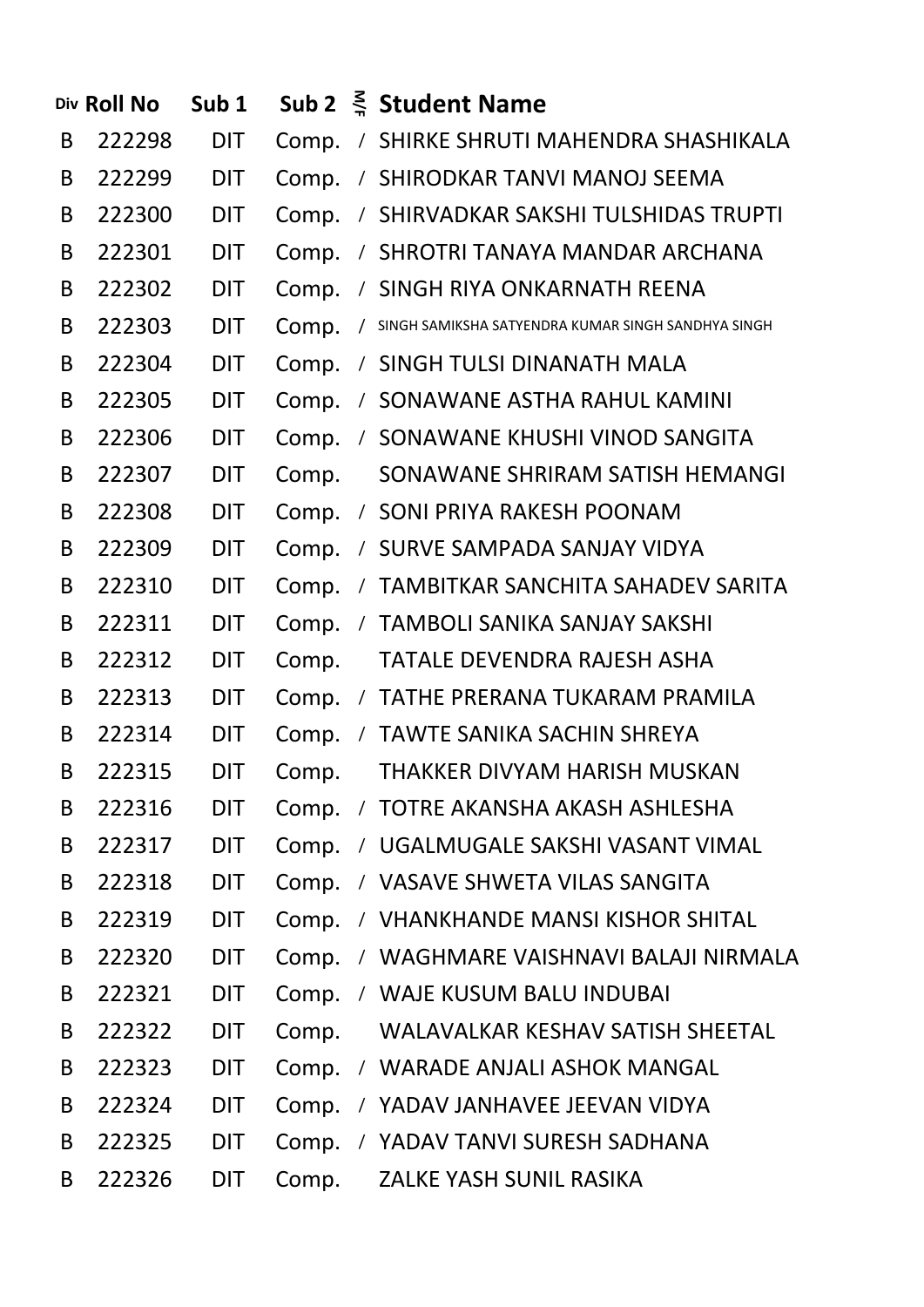|              | Div Roll No | Sub <sub>1</sub> |       |            | Sub 2 $\leq$ Student Name                  |
|--------------|-------------|------------------|-------|------------|--------------------------------------------|
| B            | 222327      | <b>DIT</b>       |       |            | Comp. / ZATYE VAIDAHI SHIVAJI SHEETAL      |
| B            | 222328      | <b>DIT</b>       | Comp. |            | / ZOPE NIVEDITA ASHOK LALITA               |
| B            | 222329      | <b>DIT</b>       | Comp. |            | ZUGARE RUSHIKESH SANTOSH JAYSHREE          |
| C            | 222401      | <b>DIT</b>       | O.R   |            | / ANJANA SHABU ANNIE                       |
| C            | 222402      | <b>DIT</b>       | O.R   |            | <b>ROHIT SAJI SMITHA</b>                   |
| C            | 222403      | <b>DIT</b>       | O.R   |            | / SRISHTI GIRISH SUGUNA                    |
| C            | 222404      | <b>DIT</b>       | O.R   |            | ABUJI YUSHA SHOZAB ARBEENA                 |
| C            | 222405      | <b>DIT</b>       | O.R   |            | / ADIMULE SHREYA KRISHNA JYOTHILAKSHMI     |
| C            | 222406      | <b>DIT</b>       | O.R   |            | / AGNIHOTRI RUTIKA VIKAS VIJAYA            |
| C            | 222407      | <b>DIT</b>       | O.R   |            | / AMBEKAR RUPALI YASHWANT MANISHA          |
| C            | 222408      | <b>DIT</b>       | O.R   |            | / ANANDE RIYA ANIL AKSHATA                 |
| C            | 222409      | <b>DIT</b>       | O.R   |            | / APRAJ VAIDEHI BHAU HEMALATA              |
| C            | 222410      | <b>DIT</b>       | O.R   |            | / BAGRI AVANTIKA PAWAN EKTA                |
| C            | 222411      | <b>DIT</b>       | O.R   |            | / BAMBLE PRAJWALA TUKARAM ASHA             |
| C            | 222412      | <b>DIT</b>       | O.R   |            | / BARIYA DARSHITA DHIRENDRA DEVI           |
| C            | 222413      | <b>DIT</b>       | O.R   |            | / BARU RUDRI DEEPAK RUPA                   |
| C            | 222414      | <b>DIT</b>       | O.R   |            | / BHANUSHALI KHUSHI VINOD JAYSHREE         |
| $\mathsf{C}$ | 222415      | <b>DIT</b>       | O.R   |            | / BHAT ANUSHA MANOJ DEVKI                  |
| C            | 222416      | <b>DIT</b>       | O.R   |            | / BHOR AKANKSHA DHONDIBHAU KAVITA          |
| C            | 222417      | <b>DIT</b>       | O.R   |            | / BHOR PRANALI SUDAM SHILPA                |
| C            | 222418      | <b>DIT</b>       | O.R   |            | / BIDE URMILA GANESH RANJANA               |
| C            | 222419      | <b>DIT</b>       | O.R   |            | / BUGADE PURVITA PRAKASH PRANITA           |
| C            | 222420      | <b>DIT</b>       | O.R   |            | / CHANDY ZIA GEORGE MINU                   |
| C            | 222421      | <b>DIT</b>       | O.R   |            | / CHAUDHARI SAYALI SANJAY USHABAI          |
| C            | 222422      | <b>DIT</b>       | O.R   |            | / CHAVAN SAKSHI RAVINDRA RATIKA            |
| C            | 222423      | <b>DIT</b>       | O.R   |            | DESAI ANUJ VISHWANATH SANGITA              |
| C            | 222424      | <b>DIT</b>       | O.R   |            | / DHANGAR VIJAYABHARTHI VENKATESH SUSHEELA |
| C            | 222425      | <b>DIT</b>       | O.R   |            | / DHANU PIYUSHA PRASHANT SHILPA            |
| $\mathsf{C}$ | 222426      | <b>DIT</b>       | O.R   | $\sqrt{2}$ | DHAPSE SHRAVANI SHRIDHAR SHRADDHA          |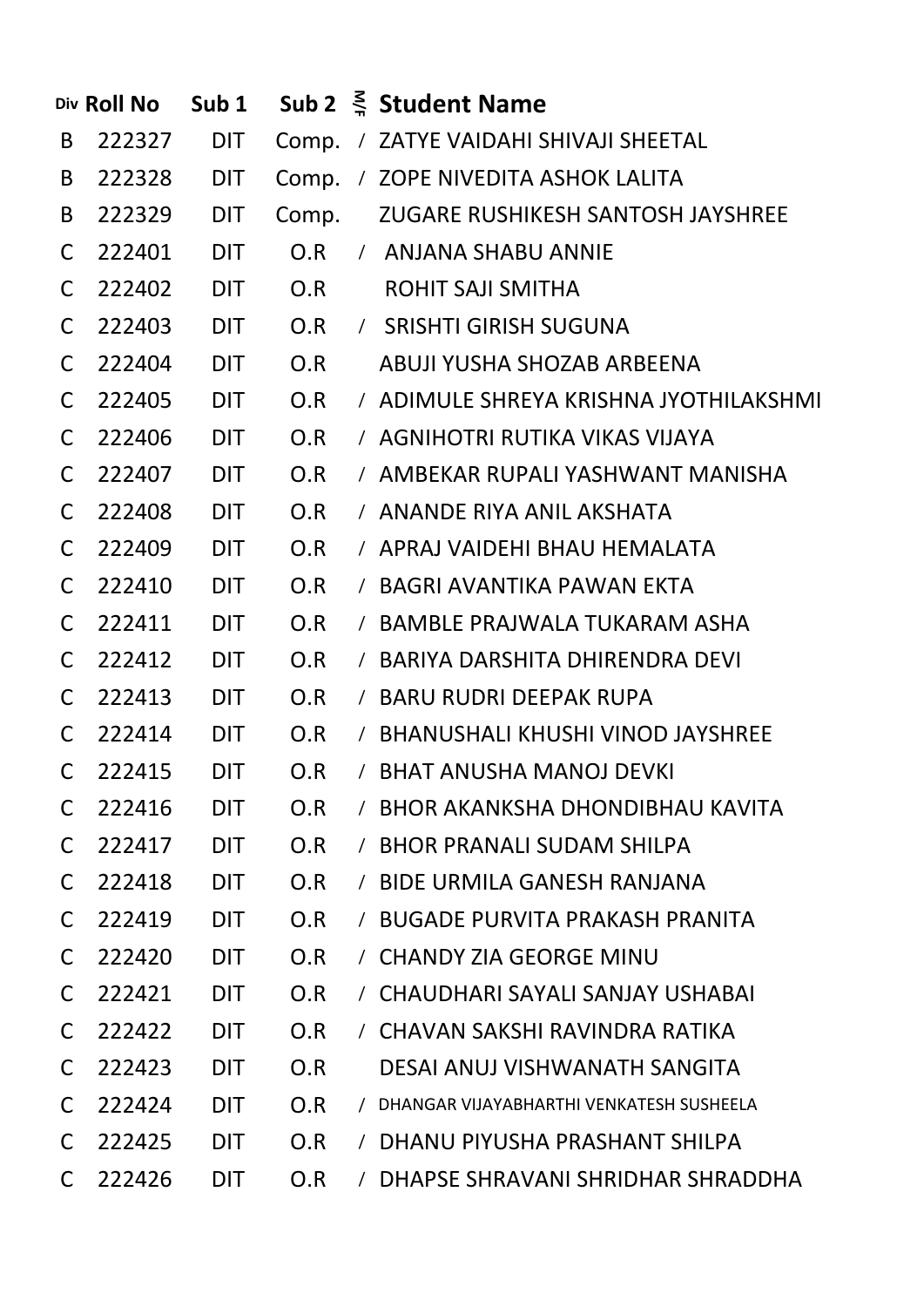|              | Div Roll No | Sub <sub>1</sub> |     |          | Sub 2 $\leq$ Student Name             |
|--------------|-------------|------------------|-----|----------|---------------------------------------|
| C            | 222427      | DIT              | O.R |          | DHARANKAR VEDANT SHEKHAR SANJIVANI    |
| C            | 222428 DIT  |                  | O.R |          | <b>GAIKWAD ABHISHEK GANESH TANUJA</b> |
| C            | 222429 DIT  |                  | O.R |          | / GHANEKAR SEJAL VASANT VAISHALI      |
| C            | 222430 DIT  |                  | O.R |          | <b>GHULE PRERIT RAHUL SUPRIYA</b>     |
| C            | 222431 DIT  |                  | O.R |          | <b>GOPALE AMEY AJIT SUHASINI</b>      |
| C            | 222432 DIT  |                  | O.R |          | GUPTA DEV AJAY SAPNA                  |
| C            | 222433 DIT  |                  | O.R |          | / GURAV SIDDHI SANJAY SHOBHA          |
| C            | 222434      | <b>DIT</b>       | O.R |          | HAJARE SHREYAS YOGESH SHREYA          |
| C            | 222435      | <b>DIT</b>       | O.R |          | <b>HALDANKAR VEDANT SUNIL SWATI</b>   |
| C            | 222436      | <b>DIT</b>       | O.R |          | <b>IYENGAR LOKESH KUMAR SUDHA</b>     |
| C            | 222437      | <b>DIT</b>       | O.R |          | / JAILWAL MADHU BABULAL SUMAN         |
| C            | 222438      | DIT              | O.R |          | / JHA ANCHAL ASHOK ANJU               |
| C            | 222439      | DIT              | O.R |          | / JOSHI ADITI SUNIL MADHURI           |
| C            | 222440      | DIT              | O.R |          | <b>JOSHI CHINMAY JAYWANT MANSI</b>    |
| C            | 222441      | DIT              | O.R |          | <b>JOSHI JAY MANISH VIDYA JOSHI</b>   |
| C            | 222442      | DIT              | O.R |          | / KADAM AASAWARI SANJAY SANGEETA      |
| C            | 222443      | DIT              | O.R |          | / KASHID RUTUJA VISHNU LEENA          |
| $\mathsf{C}$ | 222444      | <b>DIT</b>       | O.R |          | <b>KAWALE YADNESH SANJAY PRANALI</b>  |
| C            | 222445      | <b>DIT</b>       | O.R |          | / KESHARWANI SHRADDHA AJAY RAMA       |
| C            | 222446      | <b>DIT</b>       | O.R | $\prime$ | KHETAL PRACHI SACHIN SNEHAL           |
| C            | 222447      | <b>DIT</b>       | O.R | $\prime$ | KOLI SWATI LAXMAN LAXMI               |
| C            | 222448      | <b>DIT</b>       | O.R |          | KUMAR UTKARSH KAUSHAL SARITA          |
| C            | 222449      | <b>DIT</b>       | O.R | $\prime$ | KUMAWAT LALITA DHANARAM GEETA         |
| C            | 222450      | <b>DIT</b>       | O.R |          | / LAMBE ANULI SUNIL SUREKHA           |
| C            | 222451      | <b>DIT</b>       | O.R | $\prime$ | LINGALE SAYALI HARISHCHANDRA AASHA    |
| C            | 222452      | <b>DIT</b>       | O.R |          | LINGAYAT ATHARVA GANESH KAVITA        |
| C            | 222453      | <b>DIT</b>       | O.R |          | LOBO JULIAN SAVIO HANS MILDRED        |
| C            | 222454      | <b>DIT</b>       | O.R |          | LOHAR ANURAG JIVABA VISHALI           |
| C            | 222455      | <b>DIT</b>       | O.R |          | <b>MANE KUNAL RAVINDRA PREETI</b>     |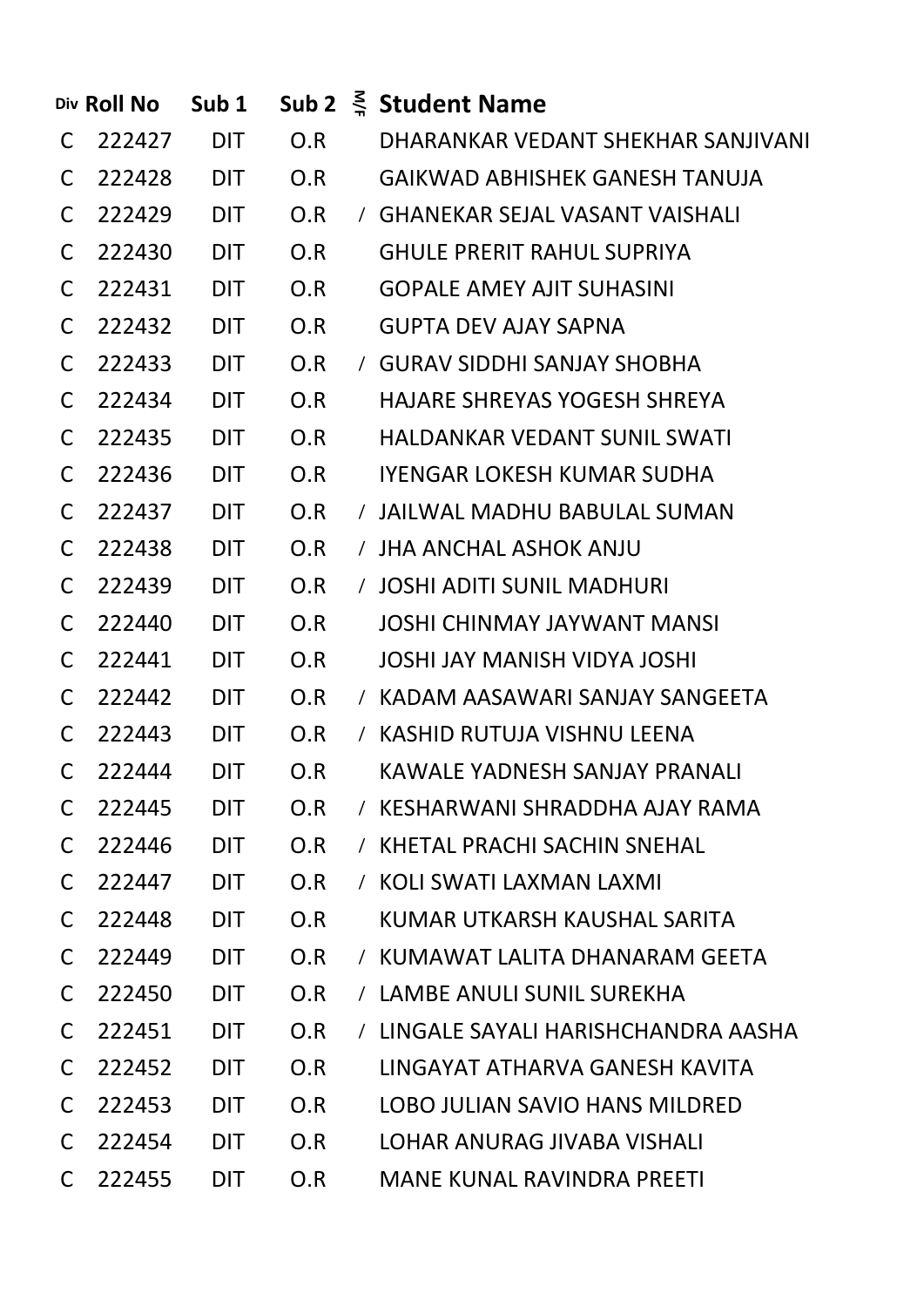|              | Div Roll No | Sub <sub>1</sub> |     | Sub 2 $\leq$ Student Name           |
|--------------|-------------|------------------|-----|-------------------------------------|
| C            | 222456      | DIT              |     | O.R / MANE VAISHNAVI KIRAN KRUPA    |
| C            | 222457 DIT  |                  | O.R | <b>MARATHE SAHIL SUNIL SHUBHADA</b> |
| C            | 222458 DIT  |                  | O.R | / MONDAL SOURIKA SANJIB KARABI      |
| C            | 222459 DIT  |                  | O.R | MULE PRASAD SANTOSH SUSHMA          |
| C            | 222460      | DIT              | O.R | / MUNGEKAR POOJA MAHESH BHARTI      |
| C            | 222461      | <b>DIT</b>       | O.R | / NAIK CHANCHAL GAJANAN LAXMI DEVI  |
| C            | 222462      | <b>DIT</b>       | O.R | / NAIK MRUNAL SANJAY NEETA          |
| C            | 222463 DIT  |                  | O.R | / NAIK SALONI JANARDAN GAYATRI      |
| C            | 222464      | <b>DIT</b>       | O.R | NAIR SAURABH ANUP GEETA             |
| C            | 222465 DIT  |                  | O.R | NIVATE PRATHMESH VILAS JYOTI        |
| C            | 222466      | DIT              | O.R | / PAL MRUNALI BHAIYALAL JYOTI       |
| C            | 222467      | DIT              | O.R | / PALKAR SAMIKSHA SHAILESH SNEHA    |
| C            | 222468      | DIT              | O.R | PANDEY KULDEEP DINESHKUMAR SAROJA   |
| C            | 222469      | DIT              | O.R | PAREKAR TUSHAR MUTHU MANISHA        |
| C            | 222470      | DIT              | O.R | / PARKI SONALI BHIMSINGH BEENA      |
| C            | 222471      | DIT              | O.R | / PATHARE NIKITA NATHURAM NAINA     |
| C.           | 222472      | DIT.             | O.R | / PATIL BHAGYASHREE RAJU ANITA      |
| $\mathsf{C}$ | 222473      | <b>DIT</b>       | O.R | / PATIL NIKHITA SANDEEP SHOBHA      |
| C            | 222474      | <b>DIT</b>       | O.R | / PATIL ROHINI DNYANESHWAR MANISHA  |
| C            | 222475      | <b>DIT</b>       | O.R | PATIL RUSHIKESH RAJENDRA PRATIBHA   |
| C            | 222476      | <b>DIT</b>       | O.R | / PATIL VRUSHALI PRAVIN VANITA      |
| C            | 222477      | <b>DIT</b>       | O.R | PATOLE DEVDAS RANJEET KALPANA       |
| C            | 222478      | <b>DIT</b>       | O.R | / PAWAR SAUJANYA MAHESH MANASI      |
| C            | 222479      | <b>DIT</b>       | O.R | / PILLAI SHREYA SANTHOSHKUMAR JYOTI |
| C            | 222480      | <b>DIT</b>       | O.R | PIMPALE DEVESH DILIP SWATI          |
| C            | 222481      | <b>DIT</b>       | O.R | POOJARI VEERAJ VASU SABITHA         |
| C            | 222482      | <b>DIT</b>       | O.R | / POSHE NIDHI RAJSHEKHAR RASHMI     |
| C            | 222483      | <b>DIT</b>       | O.R | RAJANI BHAVIK NARAIN JYOTI          |
| C            | 222484      | <b>DIT</b>       | O.R | RANE SAHIL SANTOSH SHILPA           |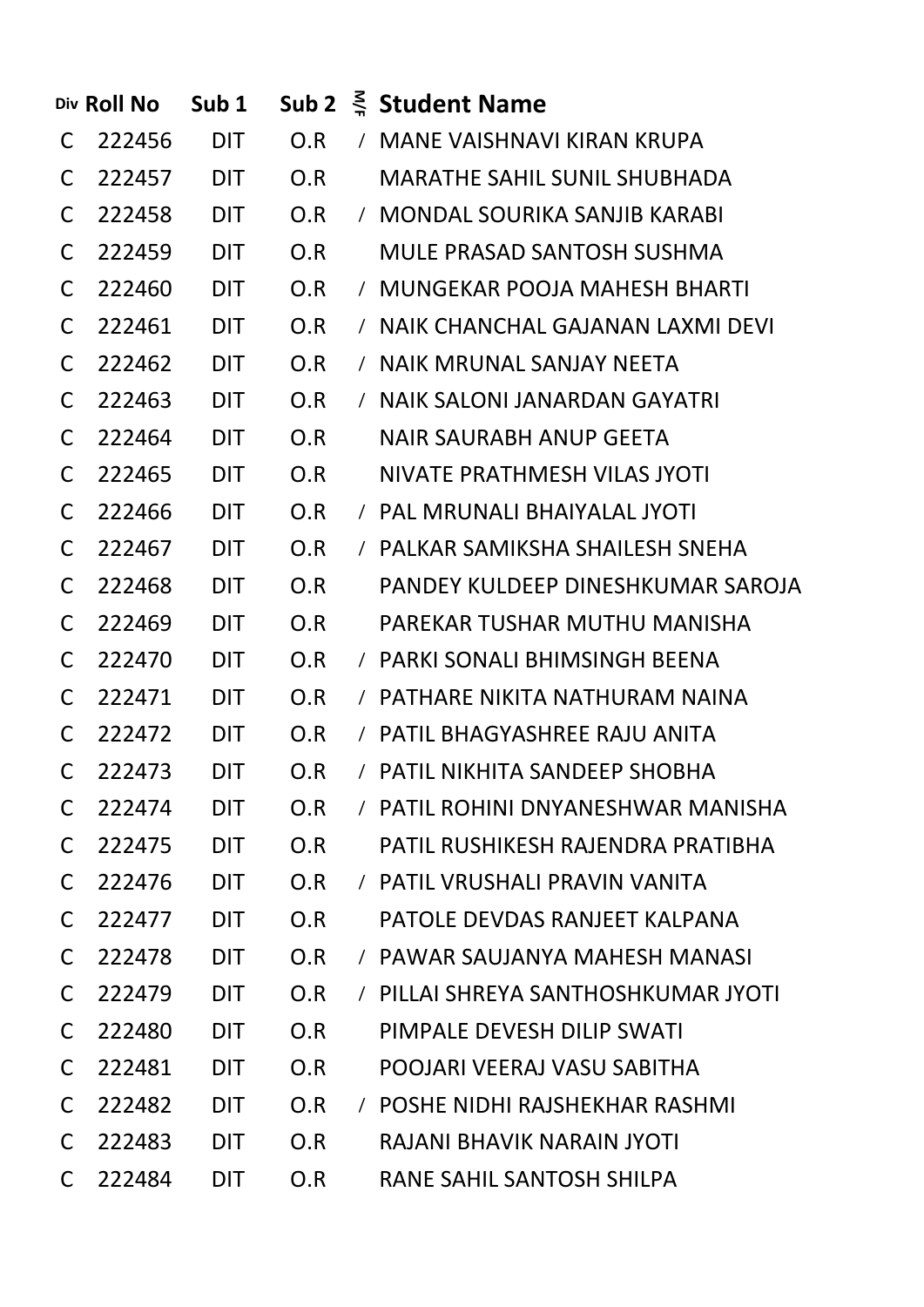|              | Div Roll No | Sub <sub>1</sub> |     |          | Sub 2 $\leq$ Student Name                  |
|--------------|-------------|------------------|-----|----------|--------------------------------------------|
| C            | 222485      | <b>DIT</b>       | O.R |          | / RAWAT NISHA MAHESH HEMA                  |
| C            | 222486      | <b>DIT</b>       | O.R |          | RODEKAR GAURISH SANTOSH SUSHAMA            |
| C            | 222487      | <b>DIT</b>       | O.R |          | / SABALE UNNATI BALASAHEB SUVARNA          |
| C            | 222488      | <b>DIT</b>       | O.R |          | / SAHA KHUSHI SUBIR ASHA                   |
| C            | 222489      | <b>DIT</b>       | O.R |          | SAKHARKAR ABHISHEK NANDKUMAR PRATIBHA      |
| C            | 222490      | <b>DIT</b>       | O.R |          | SANDBHOR PURVESH RAMESH SUREKHA            |
| C            | 222491      | <b>DIT</b>       | O.R |          | / SARSE TEJASWINI TUKARAM SONALI           |
| C            | 222492      | <b>DIT</b>       | O.R |          | / SAWANT KSHITIJA UDAY SAKSHI              |
| C            | 222493      | <b>DIT</b>       | O.R |          | / SAWANT RIDDHI SANJAY SHWETA              |
| C            | 222494      | <b>DIT</b>       | O.R |          | SAYYED AYAN REHMAN AZMAT KAIHKASHA         |
| C            | 222495      | <b>DIT</b>       | O.R |          | <b>SHAH YASH HITESH KAMINI</b>             |
| C            | 222496      | <b>DIT</b>       | O.R |          | SHAIKH RASHAD ABDUL HASEEB TAHZEEBA KHANAM |
| C            | 222497      | <b>DIT</b>       | O.R |          | / SHARMA RASHI RAJNISH SUDHA               |
| C            | 222498      | <b>DIT</b>       | O.R |          | / SHARMA SUNIDHII SHYAMKUMAR SANDHYA       |
| C            | 222499      | <b>DIT</b>       | O.R |          | SHETTY AKSHAT SUKESH AMITA                 |
| C            | 222500      | <b>DIT</b>       | O.R |          | / SHETTY NAVISHA NAGESH SHANTI             |
| C            | 222501      | <b>DIT</b>       | O.R |          | / SHINDE SHRUTI NILESH ASHWINI             |
| $\mathsf{C}$ | 222502      | <b>DIT</b>       | O.R |          | / SONAWANE SUPRIYA DEELIP CHANDRAKALA      |
| C            | 222503      | <b>DIT</b>       | O.R |          | / SUMBHE PRACHI SANTOSH MEENA              |
| C            | 222504      | <b>DIT</b>       | O.R | $\prime$ | TAKKAR AMISHA ARUN ANITA                   |
| C            | 222505      | <b>DIT</b>       | O.R |          | TAMBAT ARYAN SANTOSH SHWETA                |
| C            | 222506      | <b>DIT</b>       | O.R |          | THAKKAR KUNAL CHETAN GEETA                 |
| C            | 222507      | <b>DIT</b>       | O.R |          | TODKAR RAHUL SHIVAJI SAINA                 |
| C            | 222508      | <b>DIT</b>       | O.R |          | UBALE ANIKET SUGREEV SEEMA                 |
| C            | 222509      | <b>DIT</b>       | O.R |          | / UPADHAYAY AANCHAL RAKESH SUDHA           |
| C            | 222510      | <b>DIT</b>       | O.R |          | / VARKUTE DIVYA BALU KALPANA               |
| C            | 222511      | <b>DIT</b>       | O.R |          | / VEDGA ADITI JAYRAM MINAXI                |
| C            | 222512      | <b>DIT</b>       | O.R |          | / VELING SHRAVANI NILESH SHRADDHA          |
| C            | 222513      | <b>DIT</b>       | O.R |          | WADEKAR OMKAR ATUL MADHURI                 |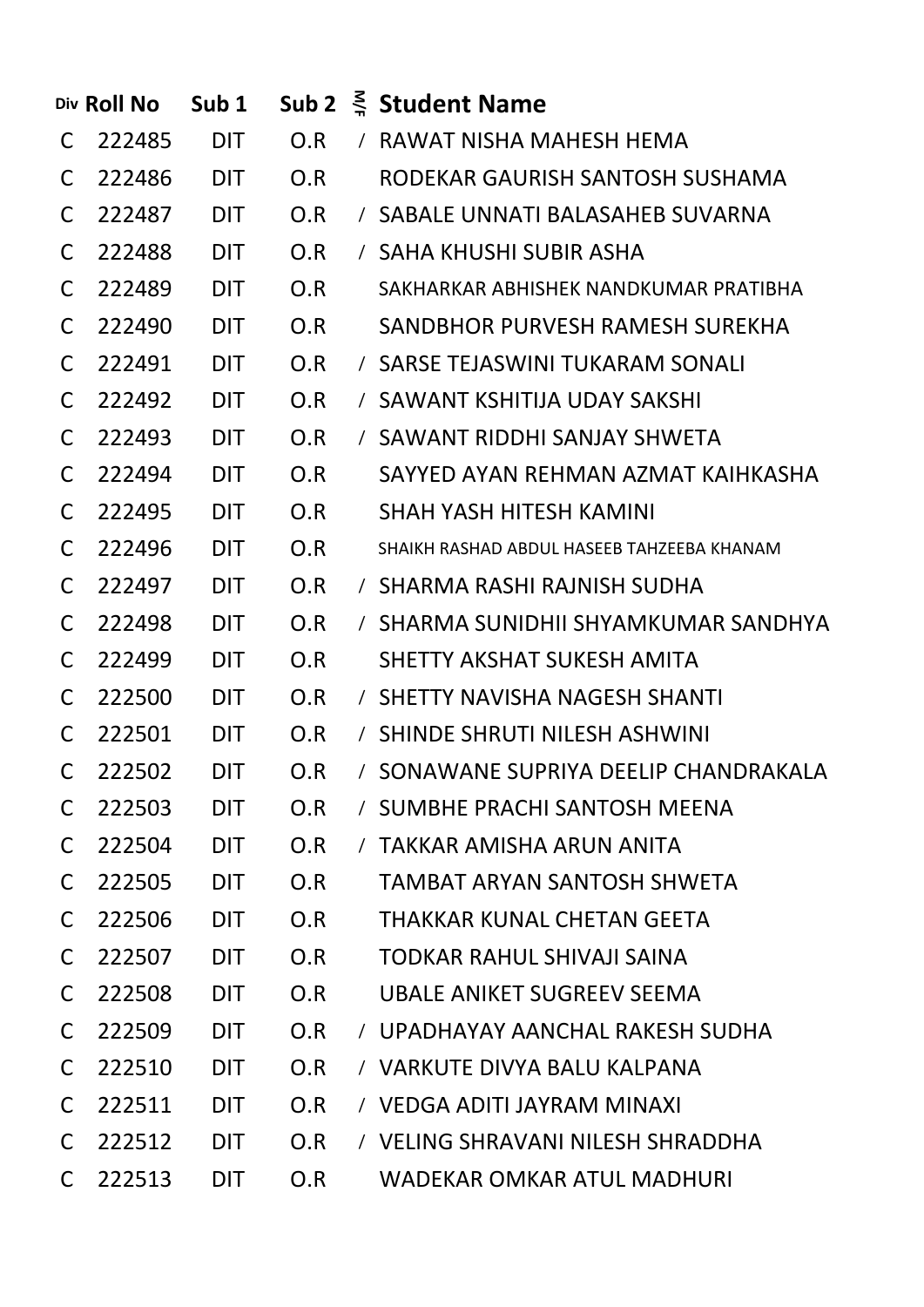|   | Div Roll No | Sub <sub>1</sub> |     |            | Sub 2 $\leq$ Student Name                 |
|---|-------------|------------------|-----|------------|-------------------------------------------|
| C | 222514      | DIT              | O.R |            | YADAV AMAN ANILKUMAR SHEELA               |
| C | 222515      | <b>DIT</b>       | O.R |            | / YADAV KIRTI JAWAHIR SARITA              |
| C | 222516      | DIT              | O.R |            | / YADAV MANPREET RAMAKANT BHAGYASHREE     |
| C | 222517      | DIT              | O.R |            | / YADAV SEJAL RAJESH SARITA               |
| C | 222518      | <b>DIT</b>       | O.R |            | <b>ZANZRUKIYA HET KISHOR BINA</b>         |
| D | 222601      | <b>DIT</b>       | E.M |            | / NANDINI VINOD MANJULA                   |
| D | 222602      | <b>DIT</b>       | E.M |            | PRASANNA SURESH JEYASHREE                 |
| D | 222603      | <b>DIT</b>       | E.M |            | SIDDESH VELU VAIRAVELU RAJAM              |
| D | 222604      | <b>DIT</b>       | E.M |            | ADNANI YASH SUNIL ANUSHKA                 |
| D | 222605      | <b>DIT</b>       | E.M |            | AGIVALE ABHISHEK RAGHUNATH NILAM          |
| D | 222606      | <b>DIT</b>       | E.M |            | / AGNIHOTRI SMRUTI PRADEEP REVATI         |
| D | 222607      | <b>DIT</b>       | E.M |            | / AGRAWAL SHRUTI GHANSHYAM NEELAM         |
| D | 222608      | <b>DIT</b>       | E.M |            | / AMIN NEHA CHANDRAHASA BHARATHI          |
| D | 222609      | <b>DIT</b>       | E.M |            | / ANCHAN RIYA SURENDRA NALINI             |
| D | 222610      | <b>DIT</b>       | E.M |            | / ANSARI ZAINAB ALI ASGAR HASREEN SAMEENA |
| D | 222611      | <b>DIT</b>       | E.M |            | / BADGUJAR POORVA MAHESH ARCHANA          |
| D | 222612      | <b>DIT</b>       | E.M |            | <b>BADGUJAR PRATIK SHRIRAM MANISHA</b>    |
| D | 222613      | <b>DIT</b>       | E.M |            | / BAGUL SHRUTI BHAGWAN UJWALA             |
| D | 222614      | <b>DIT</b>       | E.M |            | / BHANUSHALI JEEL MANISH JAYSHREE         |
| D | 222615      | <b>DIT</b>       | E.M | $\sqrt{2}$ | BHANUSHALI KRISHNA BHARAT ANILA           |
| D | 222616      | <b>DIT</b>       | E.M |            | <b>BHANUSHALI VINIT KETAN BHAVNA</b>      |
| D | 222617      | <b>DIT</b>       | E.M | $\sqrt{2}$ | BHATKAR BISMA JAVED AAISHA                |
| D | 222618      | <b>DIT</b>       | E.M |            | <b>BHOIR YASH RAJESH VAISHALI</b>         |
| D | 222619      | <b>DIT</b>       | E.M |            | / BHOSALE SAKSHI VIJAYANAND VAISHNAVI     |
| D | 222620      | <b>DIT</b>       | E.M | $\sqrt{2}$ | BIDAYE MANJITA MAHADEV MADHAVI            |
| D | 222621      | <b>DIT</b>       | E.M |            | <b>BOBHATE CHIRAG DEEPAK SAYALI</b>       |
| D | 222622      | <b>DIT</b>       | E.M |            | / BONDRE SHWETA SHASHIKANT KALYANI        |
| D | 222623      | <b>DIT</b>       | E.M | $\sqrt{2}$ | CHAND AASTHA HARI SUCHITA                 |
| D | 222624      | <b>DIT</b>       | E.M | $\sqrt{2}$ | CHANNE PRACHI VIJAY ARCHANA               |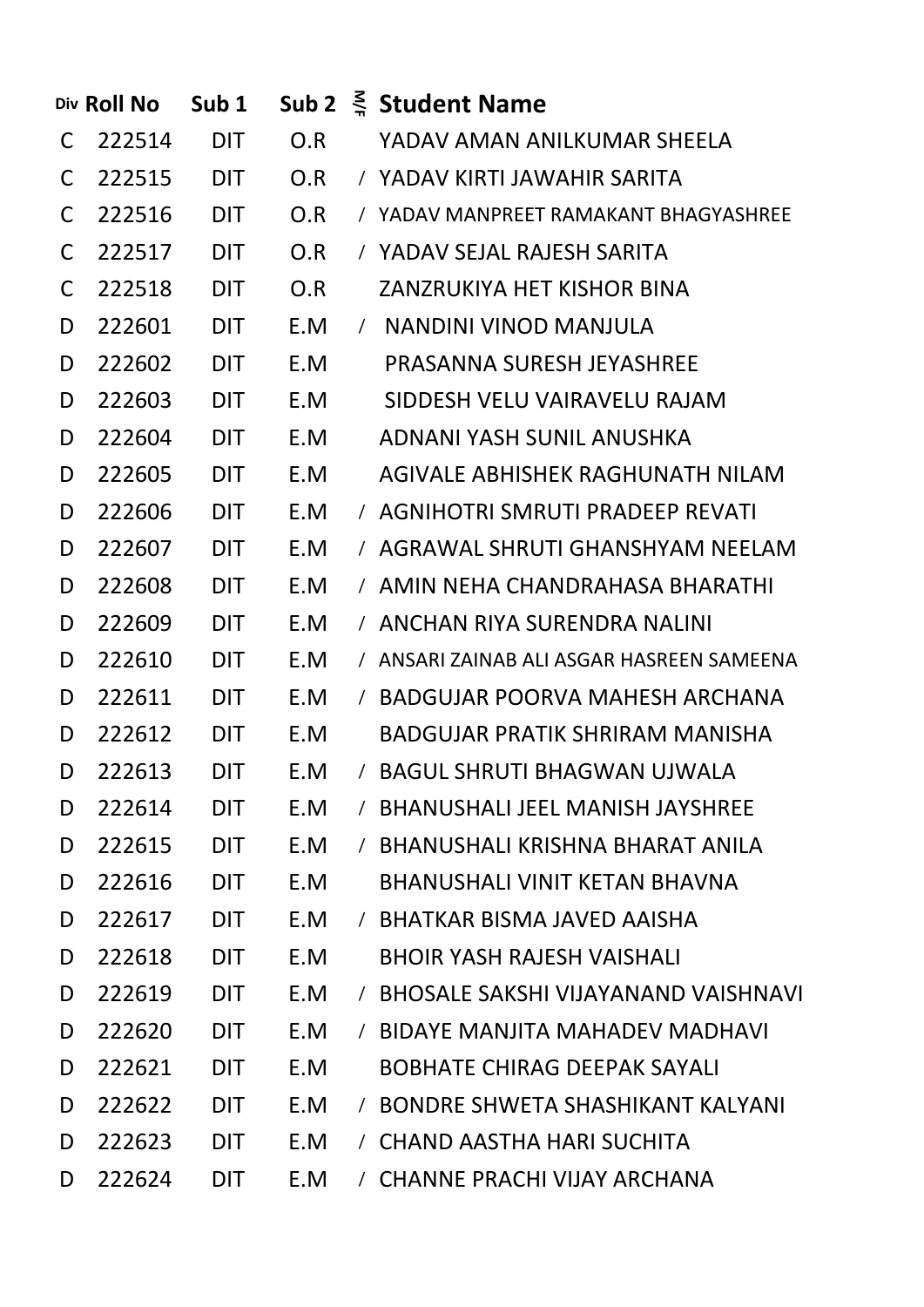|   | Div Roll No | Sub <sub>1</sub> | Sub 2 |            | $\frac{3}{2}$ Student Name              |
|---|-------------|------------------|-------|------------|-----------------------------------------|
| D | 222625      | <b>DIT</b>       | E.M   |            | / CHAUDHARI VAISHNAVI GAJANAN SHARDA    |
| D | 222626      | <b>DIT</b>       | E.M   |            | <b>CHAUDHARI VINIT PRADEEP ANITA</b>    |
| D | 222627      | <b>DIT</b>       | E.M   |            | / CHAUDHARY VAISHNAVI RAJESH ASHA       |
| D | 222628      | <b>DIT</b>       | E.M   |            | / CHAUHAN ANURADHA RAMASHRAY URMILA     |
| D | 222629      | <b>DIT</b>       | E.M   |            | / CHAURASIA VAISHNAVI RAMSWAROOP NEELAM |
| D | 222630      | <b>DIT</b>       | E.M   |            | / CHAVAN DIYA JITENDRA JYOTSNA          |
| D | 222631      | <b>DIT</b>       | E.M   |            | / CHAVAN SANIKA SITARAM PRIYA           |
| D | 222632      | <b>DIT</b>       | E.M   |            | CHAVAN YUVRAJ GANPAT DEEPA              |
| D | 222633      | <b>DIT</b>       | E.M   |            | / CHAWDA DEVANSHI MANOJ RASILA          |
| D | 222634      | <b>DIT</b>       | E.M   |            | / CHITTE SEJAL RAJESH RAJANI            |
| D | 222635      | DIT              | E.M   |            | CHOPDA AMISH VIJAY SANGEETA             |
| D | 222636      | <b>DIT</b>       | E.M   |            | / CHOURASIA BHUMIKA JAIKUMAR SUSHMA     |
| D | 222637      | <b>DIT</b>       | E.M   |            | / DALAL LOCHANA SANDEEP BHAGYASHREE     |
| D | 222638      | <b>DIT</b>       | E.M   | $\sqrt{2}$ | DATAR SHREEYA RAHUL RUJUTA              |
| D | 222639      | <b>DIT</b>       | E.M   | $\sqrt{2}$ | DEOKAR NEHA JALINDAR NANDA              |
| D | 222640      | <b>DIT</b>       | E.M   | $\sqrt{2}$ | DEOKAR PAYAL POPAT SUKANYA              |
| D | 222641      | <b>DIT</b>       | E.M   |            | / DESAI GANDHALI SUMUKH SHRUTI          |
| D | 222642      | <b>DIT</b>       | E.M   |            | <b>DESAI SHAYAN SADIK RUBY</b>          |
| D | 222643      | <b>DIT</b>       | E.M   | $\sqrt{2}$ | DESHMUKH BHAKTI ASHISH SUPRIYA          |
| D | 222644      | <b>DIT</b>       | E.M   |            | DESHPANDE ADITYA AVDHOOT ANAGHA         |
| D | 222645      | <b>DIT</b>       | E.M   |            | DHAKAD MANTHAN DINESH ASHA              |
| D | 222646      | <b>DIT</b>       | E.M   |            | DHAKE AMEY SANTOSH MANISHA              |
| D | 222647      | <b>DIT</b>       | E.M   | $\prime$   | DHOPE LABHI RAJESH SANGITA              |
| D | 222648      | <b>DIT</b>       | E.M   |            | DHUMAL CHANDAN RAJESH ARCHANA           |
| D | 222649      | <b>DIT</b>       | E.M   | $\sqrt{2}$ | DONGRE SHRUTI MAHESH SUPRIYA            |
| D | 222650      | <b>DIT</b>       | E.M   |            | <b>DOSHI HARSH BHAVESH SONAL</b>        |
| D | 222651      | <b>DIT</b>       | E.M   | $\prime$   | <b>DUBEY JYOTI BHAGWAN MANJUDEVI</b>    |
| D | 222652      | <b>DIT</b>       | E.M   | $\prime$   | DULAM TAPASYA VILAS VANITA              |
| D | 222653      | <b>DIT</b>       | E.M   |            | <b>FARIYA HET HITESH JAGRUTI</b>        |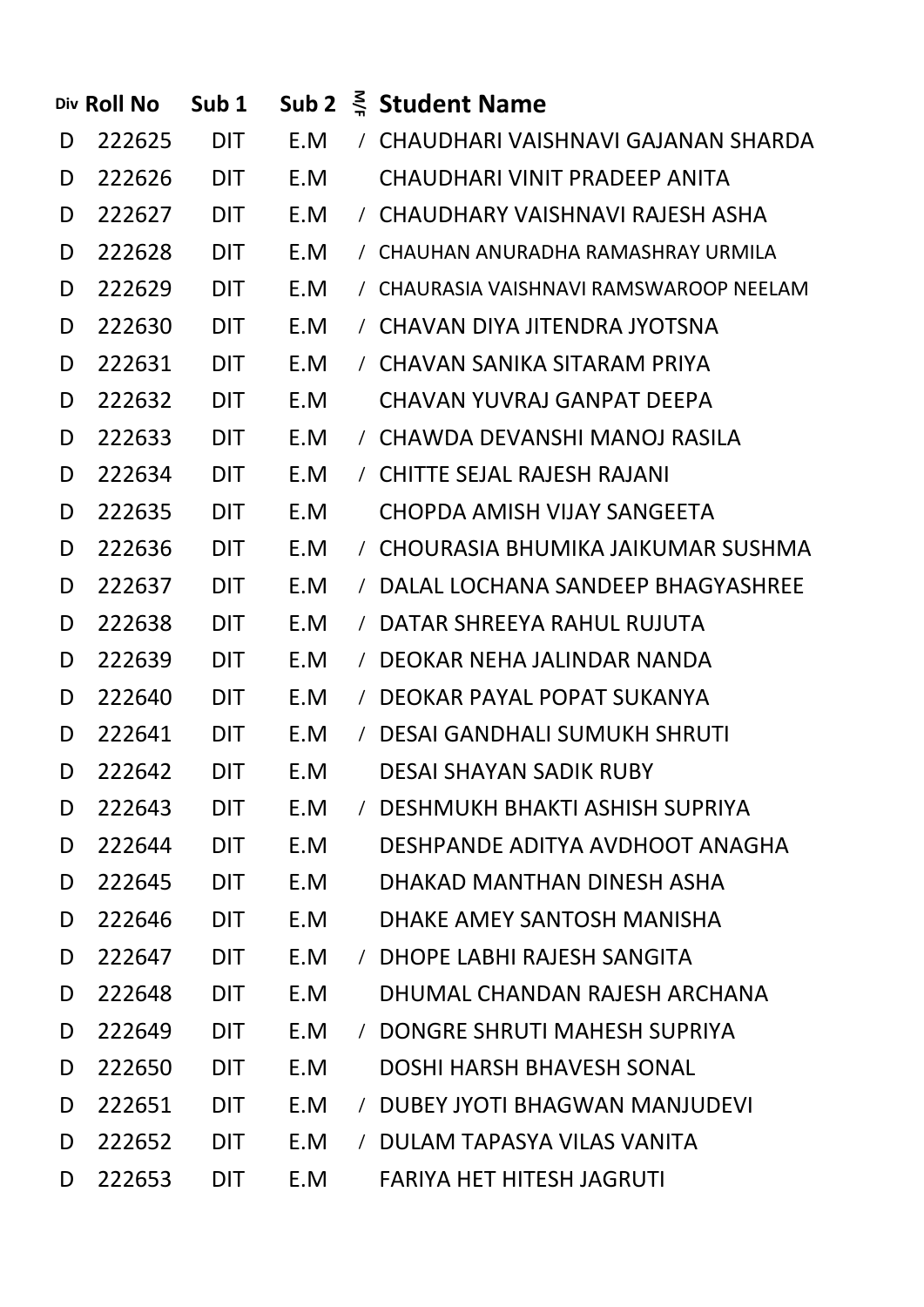|   | Div Roll No | Sub <sub>1</sub> | Sub <sub>2</sub> |            | $\frac{2}{3}$ Student Name                              |
|---|-------------|------------------|------------------|------------|---------------------------------------------------------|
| D | 222654      | DIT              | E.M              | $\sqrt{2}$ | <b>GADA AYUSHI CHANDULAL BHAVANA</b>                    |
| D | 222655      | DIT              | E.M              |            | / GAONKAR SEJAL GAJANAN GEETA                           |
| D | 222656      | <b>DIT</b>       | E.M              |            | / GAVALI PRANJAL PRAVIN ARUNA                           |
| D | 222657      | <b>DIT</b>       | E.M              |            | <b>GAVLI PRATHAMESH PARAG PRAJAKTA</b>                  |
| D | 222658      | <b>DIT</b>       | E.M              |            | / GAWADE MANSI MAHADEO MANISHA                          |
| D | 222659      | <b>DIT</b>       | E.M              |            | <b>GAWADE SAHIL VITTHAL VAISHALI</b>                    |
| D | 222660      | DIT              | E.M              |            | / GAWADE VAISHNNAVI RAJEEV SUGANDHA                     |
| D | 222661      | <b>DIT</b>       | E.M              |            | <b>GHAGRE MAYUR SHIVAJI SUNANDA</b>                     |
| D | 222662      | DIT              | E.M              |            | <b>GHALKE VIRAJ VITTHAL RAJESHREE</b>                   |
| D | 222663      | DIT              | E.M              |            | / GHUTUKADE SHIVANI SHIVAJI                             |
| D | 222664      | DIT              | E.M              |            | <b>GOKHALE SARVESH VIKAS AMITA</b>                      |
| D | 222665      | DIT              | E.M              |            | / GOSAR DEVANSHI JATIN CHATURA                          |
| D | 222666      | DIT              | E.M              |            | / GOUNDER ISHWARI ARUMUGAM LAKSHMI                      |
| D | 222667      | DIT              | E.M              |            | / GUNAJI URVASHI PRASHANT JYOTI                         |
| D | 222668      | DIT              | E.M              |            | / GUPTA AARTI AKHILESH KUSUM                            |
| D | 222669      | DIT              | E.M              |            | / GUPTA ADITI PREMCHAND SIRJA                           |
| D | 222670      | <b>DIT</b>       | E.M              |            | <b>GUPTA AKSHAT SUDHIR DEEPA</b>                        |
| D | 222671      | <b>DIT</b>       | E.M              |            | <b>GUPTA ANURAG OMPRAKASH SOMAVATI</b>                  |
| D | 222672      | <b>DIT</b>       | E.M              | $\sqrt{2}$ | <b>GUPTA KHUSHBU RAMESHWAR KIRAN</b>                    |
| D | 222673      | <b>DIT</b>       | E.M              | $\sqrt{2}$ | <b>GURAV TEJAL MADAN MINAL</b>                          |
| D | 222674      | <b>DIT</b>       | E.M              | $\prime$   | GURBUXSINGHANI HARJAS KAUR INDERJEET SINGH MANJEET KAUR |
| D | 222675      | <b>DIT</b>       | E.M              |            | <b>GUTKA NEMIN JEETENDRA KIRTI</b>                      |
| D | 222676      | <b>DIT</b>       | E.M              | $\prime$   | HALDANKAR ADITI YOGESH SNEHA                            |
| D | 222677      | <b>DIT</b>       | E.M              |            | <b>HANDE KHUSHAL DULAJI SUNANDA</b>                     |
| D | 222678      | <b>DIT</b>       | E.M              | $\prime$   | HARALIKAR ANUSHKA VIDYADHAR SHREYA                      |
| D | 222679      | <b>DIT</b>       | E.M              | $\prime$   | HATKAR SANJYOT JAYWANT SANGEETA                         |
| D | 222680      | <b>DIT</b>       | E.M              |            | IYER ARVIND VENKATRAMANI USHA                           |
| D | 222681      | <b>DIT</b>       | E.M              |            | JADHAV MANISH SANTOSH SANTOSHI                          |
| D | 222682      | <b>DIT</b>       | E.M              |            | JADHAV NISARG MAHESH MANDIRA                            |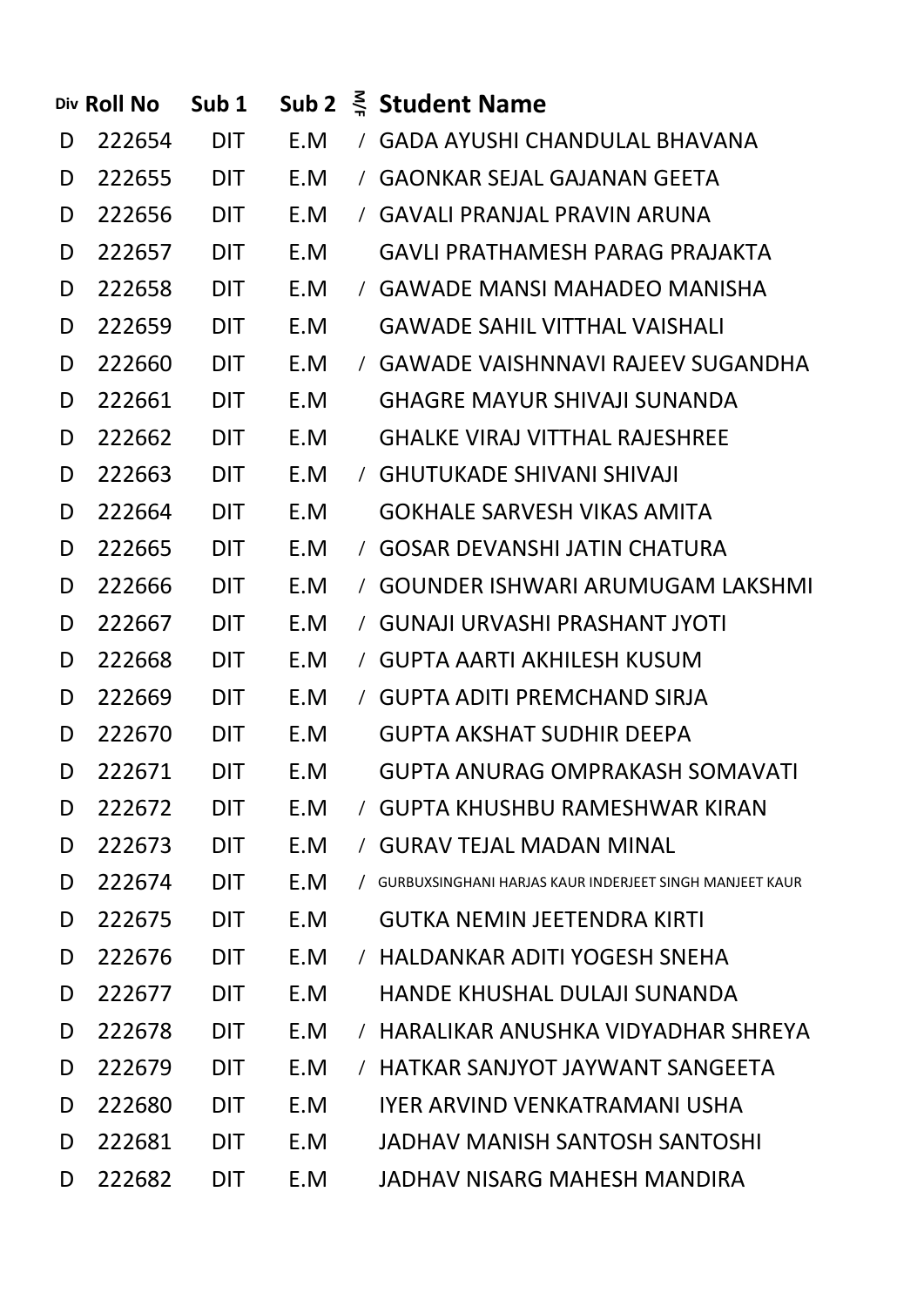|   | Div Roll No | Sub <sub>1</sub> |     |            | Sub 2 $\leq$ Student Name          |
|---|-------------|------------------|-----|------------|------------------------------------|
| D | 222683      | DIT              | E.M |            | JADHAV RUPESH LAXMAN SUNITA        |
| D | 222684      | DIT              | E.M |            | / JADHAV SIDDHI PRASHANT MADHURI   |
| D | 222685      | <b>DIT</b>       | E.M |            | JADHAV YASH SANDEEP SEEMA          |
| D | 222686      | <b>DIT</b>       | E.M |            | JADHAV YASH SHIVAJI SHITAL         |
| D | 222687      | <b>DIT</b>       | E.M |            | JAGTAP CHIRAG DEEPAK PRATIBHA      |
| D | 222688      | <b>DIT</b>       | E.M |            | JAIN DARSHAN ASHOK KALPANA         |
| D | 222689      | DIT              | E.M |            | / JAIN NISHIKA BHARAT CHANDRIKA    |
| D | 222690      | <b>DIT</b>       | E.M |            | / JANGAM SHREYA SACHIN DEVAKI      |
| D | 222691      | DIT              | E.M |            | / JANGAM SHRUTI SACHIN DEVAKI      |
| D | 222692      | <b>DIT</b>       | E.M |            | / JHA VAISHNAVI RAJKUMAR PRAGYA    |
| D | 222693      | <b>DIT</b>       | E.M |            | <b>JOSHI YAGNYA LITESH DEEPIKA</b> |
| D | 222694      | DIT              | E.M |            | KABADI ADWAIT AKASH ANILA          |
| D | 222695      | DIT              | E.M |            | KADAM AVINASH RAJESH RIYA          |
| D | 222696      | <b>DIT</b>       | E.M |            | / KADAM HARSHITA NANDAKUMAR KIRAN  |
| D | 222697      | DIT              | E.M |            | KADAM OMKAR SUDARSHAN SAVITA       |
| D | 222698      | DIT              | E.M |            | KADAM ROHIT NANDU ANITA            |
| D | 222699      | DIT              | E.M |            | / KADAM SALONI DEEPAK AARTI        |
| D | 222700      | <b>DIT</b>       | E.M |            | KADAM SHUBHAM SANDEEP MANISHA      |
| D | 222701      | <b>DIT</b>       | E.M |            | KADAM VIRAJ ARUN ANUJA             |
| D | 222702      | <b>DIT</b>       | E.M | $\prime$   | KAHAR VANDANA SUBHASH CHANDA       |
| D | 222703      | <b>DIT</b>       | E.M | $\prime$   | KAIMAL GANGA GOPAKUMAR SUJA        |
| D | 222704      | <b>DIT</b>       | E.M |            | KAJARI ASHIK ASHOK KANTA           |
| D | 222705      | <b>DIT</b>       | E.M |            | KAKFKAR SANKFT BHIMRAO SURFKHA     |
| D | 222706      | <b>DIT</b>       | E.M | $\prime$   | KALE ANUJA CHANDRAKANT NALINI      |
| D | 222707      | <b>DIT</b>       | E.M |            | KAMBLE NIMISH MILIND LEENA         |
| D | 222708      | <b>DIT</b>       | E.M | $\sqrt{2}$ | KAMBLE SAKSHI MANGESH SMITA        |
| D | 222709      | <b>DIT</b>       | E.M | $\prime$   | KAMBLI TEJASHREE UDAY VIDYA        |
| D | 222710      | <b>DIT</b>       | E.M | $\prime$   | KAMOD RIYA DEEPAK SANGEETA         |
| D | 222711      | <b>DIT</b>       | E.M |            | KARGUTKAR KAUSTUBH MILIND NILIMA   |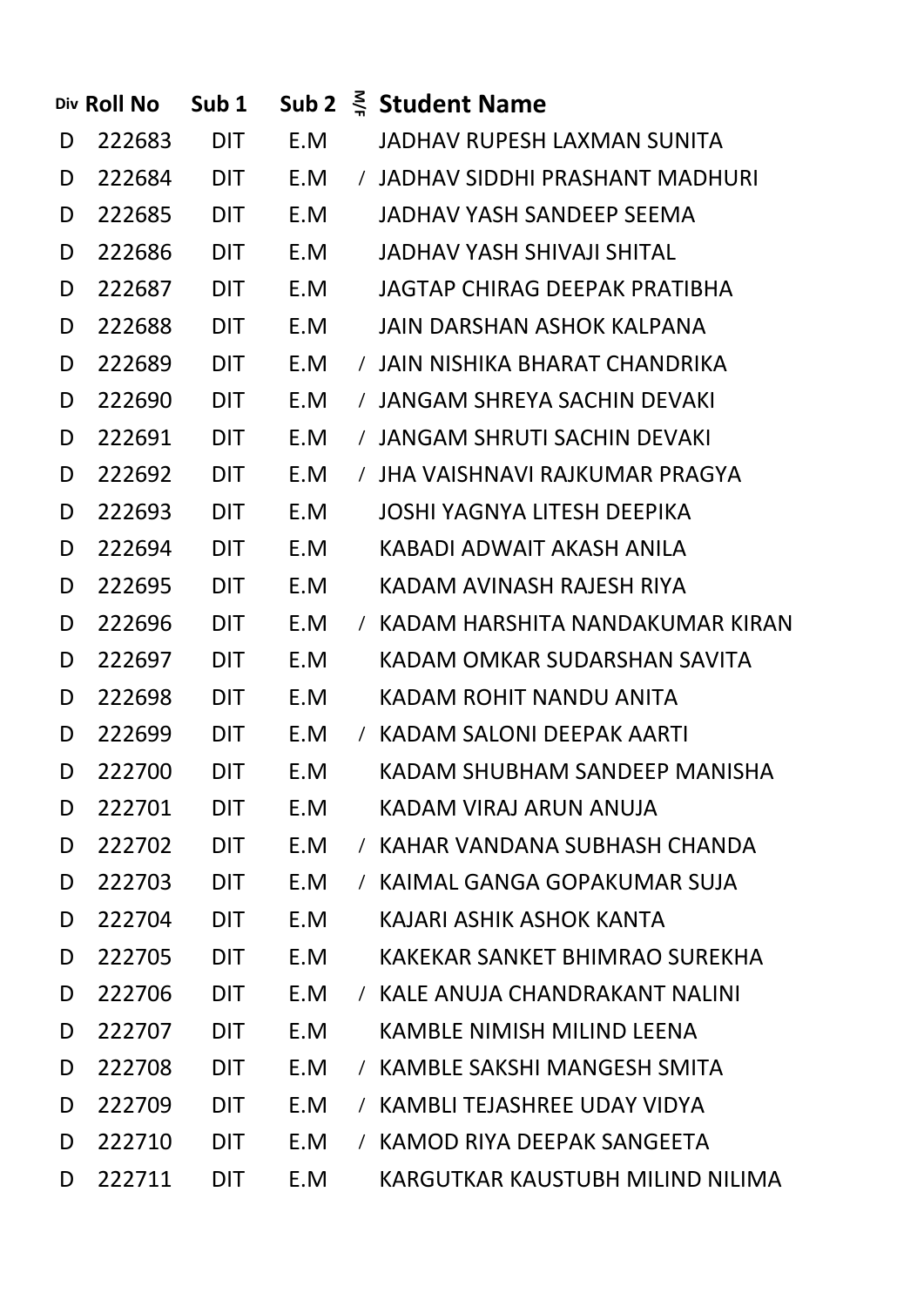|   | Div Roll No | Sub <sub>1</sub> |     |            | Sub 2 $\leq$ Student Name                |
|---|-------------|------------------|-----|------------|------------------------------------------|
| D | 222712      | <b>DIT</b>       | E.M |            | / KAUR GURNOOR GURPREET SINGH ONKAR KAUR |
| D | 222713      | <b>DIT</b>       | E.M |            | / KAVALE SAKSHI SATISH VANITA            |
| D | 222714      | <b>DIT</b>       | E.M |            | KAVATHEKAR TANAY RAHUL SUPRIYA           |
| D | 222715      | <b>DIT</b>       | E.M |            | KELKAR AKASH RISHIKESH ANAGHA            |
| D | 222716      | <b>DIT</b>       | E.M |            | / KEWALRAMANI ANKITA KAMAL SARITA        |
| D | 222717      | <b>DIT</b>       | E.M |            | KHANDELWAL MANAN SACHIN RINKU            |
| D | 222718      | <b>DIT</b>       | E.M |            | KHETAL SOHAM RAJESH RAJASHRI             |
| D | 222719      | <b>DIT</b>       | E.M |            | KHONA CHIRAG KALPESH KOMAL               |
| D | 222720      | <b>DIT</b>       | E.M |            | / KIRI DHARSHINI BASKAR LAKSHMI          |
| D | 222721      | <b>DIT</b>       | E.M |            | KONDHALKAR PRATIK MADHUKAR ANITA         |
| D | 222722      | <b>DIT</b>       | E.M |            | KOTHAKONDA VENKATESH SRINU SHOBHA        |
| D | 222723      | <b>DIT</b>       | E.M |            | / KOTHARI KHUSHI RAJESH BHAVIKA          |
| D | 222724      | <b>DIT</b>       | E.M |            | KULKARNI ATHARV SUDHIR VAISHALI          |
| D | 222725      | <b>DIT</b>       | E.M |            | KULKARNI YASH ATUL RASHMI                |
| D | 222726      | <b>DIT</b>       | E.M |            | / KUNDER SAKSHI YOGESH DIVYA             |
| D | 222727      | <b>DIT</b>       | E.M |            | KUTHULLI AKHILESH NARAYANAN BINDU        |
| D | 222728      | <b>DIT</b>       | E.M |            | / LAHAMAGE SANJANA KAILASH SANGITA       |
| D | 222729      | <b>DIT</b>       | E.M |            | LAMBE SAIRAJ RAVINDRA ROHINI             |
| D | 222730      | <b>DIT</b>       | E.M |            | LELE SWANAND VIKAS PRITI                 |
| E | 222801      | <b>DIT</b>       | E.M | $\prime$   | MADATHIPARAMBIL ASHWATHI SURESH KAVITA   |
| E | 222802      | <b>DIT</b>       | E.M | $\sqrt{2}$ | MADHAVI ADITI KHANDU VIJAYA              |
| E | 222803      | <b>DIT</b>       | E.M |            | MAGADUM RAJLAXMI BHANUDAS SHUBHADA       |
| E | 222804      | <b>DIT</b>       | E.M |            | <b>MAHADIK GRISHMA RAJESH RUCHI</b>      |
| E | 222805      | <b>DIT</b>       | E.M | $\prime$   | <b>MAHAJAN SAMRUDDHI MILIND HEEMALI</b>  |
| E | 222806      | <b>DIT</b>       | E.M |            | MALUSARE PALLAVI HARISHCHANDRA HARSHADA  |
| E | 222807      | <b>DIT</b>       | E.M |            | <b>MALUSARE SHUBHAM DIPAK DIXITA</b>     |
| E | 222808      | <b>DIT</b>       | E.M |            | MANAWAT DHAVAL NARENDRA NEETU            |
| E | 222809      | <b>DIT</b>       | E.M |            | / MASKE SIDDHI VIVEK SUJATA              |
| E | 222810      | <b>DIT</b>       | E.M |            | <b>MEDDA RAHUL FELURAM MOUTUSI</b>       |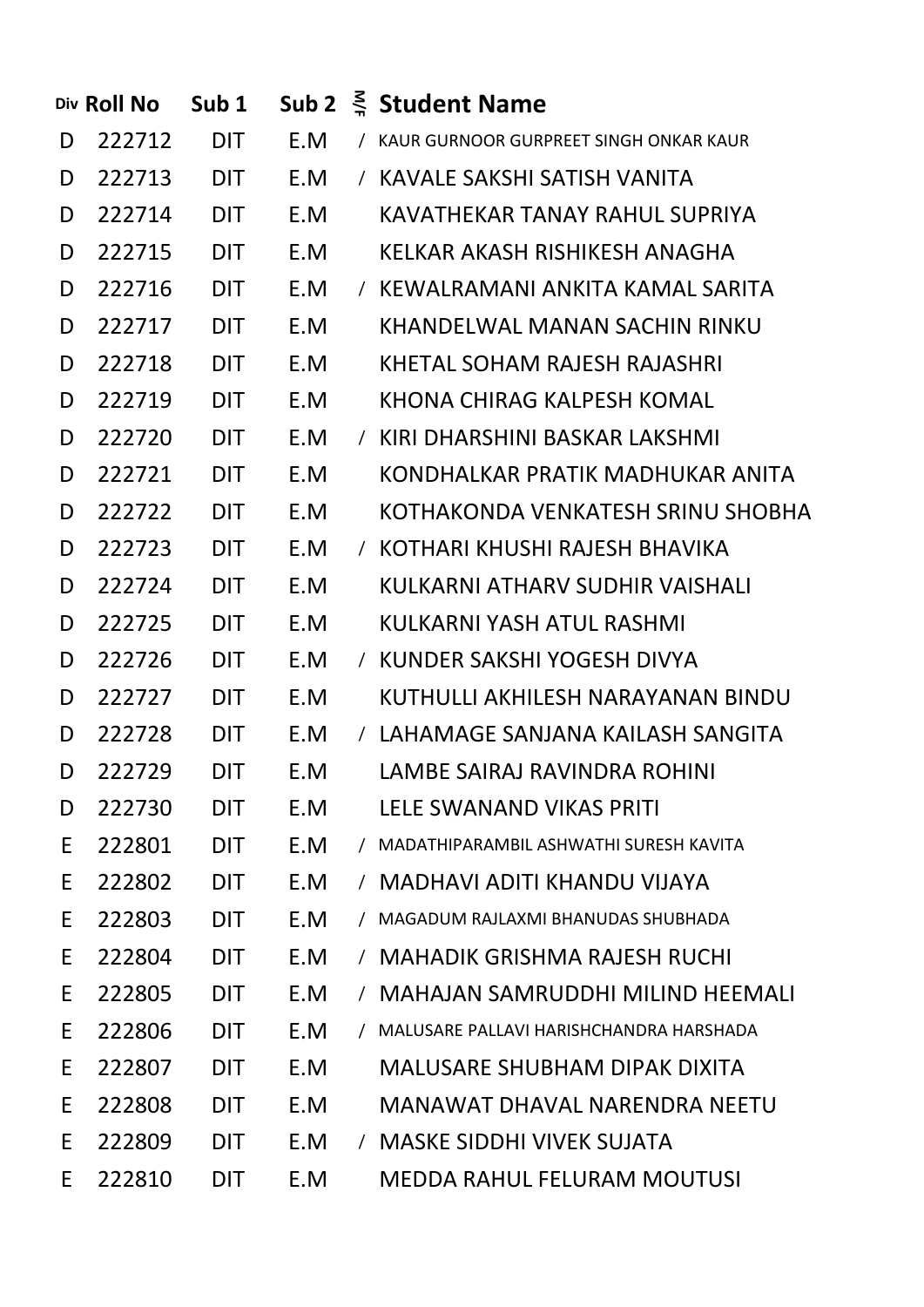|    | Div Roll No | Sub <sub>1</sub> |     |            | Sub 2 $\leq$ Student Name                  |
|----|-------------|------------------|-----|------------|--------------------------------------------|
| E  | 222811      | <b>DIT</b>       | E.M |            | / MEHTA HARSHITA NARESH SAROJ              |
| E  | 222812      | <b>DIT</b>       | E.M |            | MENDON ANIRUDHA ASHOK SUCHETA              |
| E  | 222813      | <b>DIT</b>       | E.M |            | MENGHANI KRISH SANJAY RAKHI                |
| E  | 222814      | <b>DIT</b>       | E.M |            | / MESTRY ARSHWEETA SANTOSH SNEHSHREE       |
| E  | 222815      | <b>DIT</b>       | E.M |            | / MHATRE PRADNYA JANAK DROPADI             |
| E  | 222816      | <b>DIT</b>       | E.M |            | / MISHRA SANJANA LALCHANDRA NAGINA         |
| E  | 222817      | <b>DIT</b>       | E.M |            | / MOHAMMED MUSKAN NAIM NASREEN             |
| E  | 222818      | <b>DIT</b>       | E.M |            | MOHITE CHAITANYA ASHOK SUNANDA             |
| E  | 222819      | <b>DIT</b>       | E.M |            | / MONDAL SUMAN RATANCHANDRA DALIYA         |
| E  | 222820      | <b>DIT</b>       | E.M |            | MORE SANSKAR RAJU SADHANA                  |
| E  | 222821      | <b>DIT</b>       | E.M |            | MORE SHUBHAM SANJAY SANJIVANI              |
| E  | 222822      | <b>DIT</b>       | E.M |            | MORE YASHVARDHAN NITIN MANGAL              |
| E  | 222823      | <b>DIT</b>       | E.M |            | / MUDALIYAR SUNITA GURUNATHAN PARAMESHWARI |
| E  | 222824      | <b>DIT</b>       | E.M |            | / NADAR JALSIYA AROKYARAJ JONSMARY         |
| E  | 222825      | <b>DIT</b>       | E.M |            | NAIR ASHWIN ANILKUMAR UMA                  |
| E  | 222826      | <b>DIT</b>       | E.M |            | / NAIR ATHIRA HARIDASAN PRIYA              |
| E. | 222827      | <b>DIT</b>       | E.M |            | NAMBIAR ASHWIN RAVINDRANATH RAJESHWARI     |
| E. | 222828      | <b>DIT</b>       | E.M |            | NATEKAR ANISH ANANT SHEETAL                |
| E  | 222829      | <b>DIT</b>       | E.M |            | NAYAK ROHAN PRASHANT NISHA                 |
| E  | 222830      | DIT              | E.M |            | / NAYAK SHREYA SATISH SANJANA              |
| E  | 222831      | <b>DIT</b>       | E.M | $\prime$   | NAYAKAWADI MINAL MAHADEV ANJANA            |
| E  | 222832      | <b>DIT</b>       | E.M |            | OAK TANMAY MANDAR KAVITA                   |
| E  | 222833      | <b>DIT</b>       | E.M | $\sqrt{2}$ | PAIGUDE SHIVALI PRAKASH SUNITA             |
| E  | 222834      | <b>DIT</b>       | E.M |            | PAL TANMAY RAJNATH INDUMATI                |
| E  | 222835      | <b>DIT</b>       | E.M |            | PANDIT HARSH PREM PRIYANKA                 |
| E  | 222836      | <b>DIT</b>       | E.M |            | / PANKHADE AKSHATA DATTATRAY SUMITRA       |
| E  | 222837      | <b>DIT</b>       | E.M | $\prime$   | PARAB JANHAVI NILESH MAMTA                 |
| E  | 222838      | <b>DIT</b>       | E.M |            | / PARASHAR ISHITA VIKAS SHASHI             |
| E  | 222839      | <b>DIT</b>       | E.M |            | PARMAR DARSH HITESH SHEETAL                |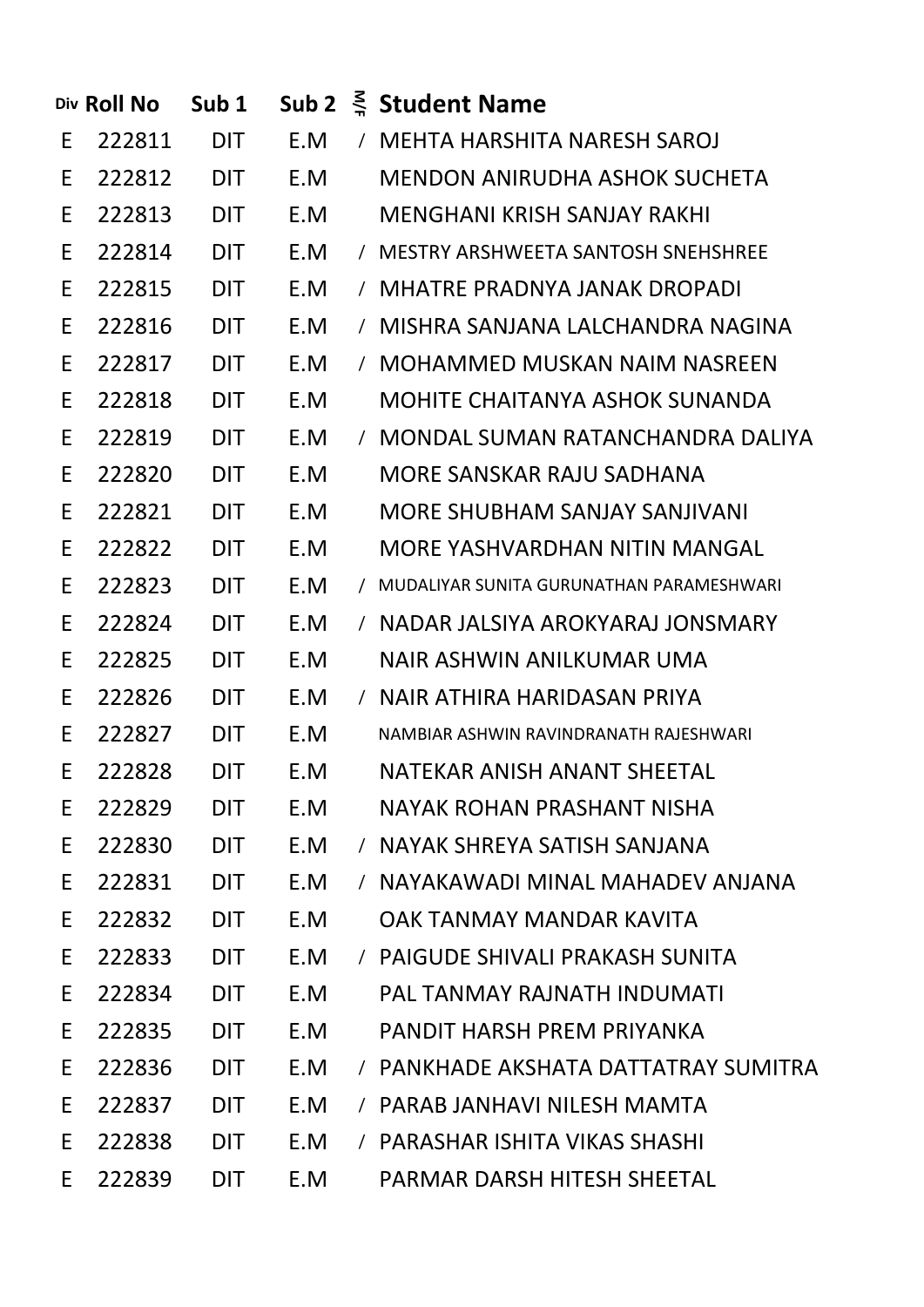|    | Div Roll No  | Sub <sub>1</sub> |     |          | Sub 2 $\leq$ Student Name                  |
|----|--------------|------------------|-----|----------|--------------------------------------------|
| E  | 222840       | <b>DIT</b>       |     |          | E.M / PARTE ADITI RAJENDRA RINA            |
| E  | 222841 DIT   |                  | E.M |          | PASARNIKAR NINAD PARIMAL VARSHA            |
| E  | 222842 DIT   |                  |     |          | E.M PASHTE MANDAR CHINTAMAN JYOTI          |
| E  | 222843 DIT   |                  |     |          | E.M PATEL KARAN RASIK NANDA                |
| E  | 222844 DIT   |                  | E.M |          | PATEL KEVIN MOHAN PRABHA                   |
| E. | 222845 DIT   |                  | E.M |          | / PATEL MANSI HIMANSHU BHAVANA             |
| E  | 222846 DIT   |                  | E.M |          | / PATEL TANISHA MEGHJI MITTHIBEN           |
| E  | 222847 DIT   |                  | E.M |          | / PATIL ARCHIKA VILAS PRIYA                |
| E  | 222848 DIT   |                  | E.M |          | <b>PATIL BHUSHAN SUMERSING CHHAYABAI</b>   |
| E  | 222849 DIT   |                  | E.M |          | <b>PATIL ROHIT AVINASH NEETA</b>           |
| E  | 222850 DIT   |                  | E.M |          | PATIL SRIVATSA SHASHIKANTH BHARATI         |
| E  | 222851 DIT   |                  | E.M |          | / PAWAR ANJALI RAHUL SEEMA                 |
| E. | 222852 DIT   |                  | E.M |          | / PAWAR MANSI HARESH POOJA                 |
| E  | 222853 DIT   |                  | E.M |          | PAWAR SHREYAS SANJAY VARSHA                |
| E. | 222854 DIT   |                  | E.M |          | / PHILLIPS NATASHA CLINTON RANI            |
| E. | 222855 DIT   |                  | E.M |          | / PRABHU PRANJAL RAJAN ALKA                |
|    | E 222856 DIT |                  | E.M |          | / PRABHU RITIKA VITHALDAS SEEMA            |
| E. | 222857       | <b>DIT</b>       | E.M |          | PURANIK HARSHAL MOHAN RADHA                |
| E  | 222858       | <b>DIT</b>       | E.M | $\prime$ | RAJE MEGHALI YOGESH JYOTI                  |
| E  | 222859       | <b>DIT</b>       | E.M |          | RAMPURAWALA JUMANA YUSUF FATEMA            |
| E  | 222860       | <b>DIT</b>       | E.M | $\prime$ | RANE AKANKSHA DEEPAK SWAPNALI              |
| E  | 222861       | <b>DIT</b>       | E.M |          | RANE SRUSHTI SHAILESH RAJSHREE             |
| E  | 222862       | <b>DIT</b>       | E.M | $\prime$ | RATHOD ASMITA RATILAL DAKSHA               |
| E  | 222863       | <b>DIT</b>       | E.M |          | RAYATE ADITI DATTATRAYA DEEPALI            |
| E  | 222864       | <b>DIT</b>       | E.M |          | RUIA JAYSHREE JAIPRAKASH MANISHA           |
| E  | 222865       | <b>DIT</b>       | E.M |          | SADANA SEETA HEMSINGH KAMALA               |
| E  | 222866       | <b>DIT</b>       | E.M |          | SAIGAONKAR KAVITA PRAVIN SHAKUNTALA        |
| E  | 222867       | <b>DIT</b>       | E.M |          | SALMANI SAHIL AHMAD MOID AHMAD AQEELA BANO |
| E  | 222868       | <b>DIT</b>       | E.M |          | SAPKALE PRATIDNYA SATISH PUSHPALATA        |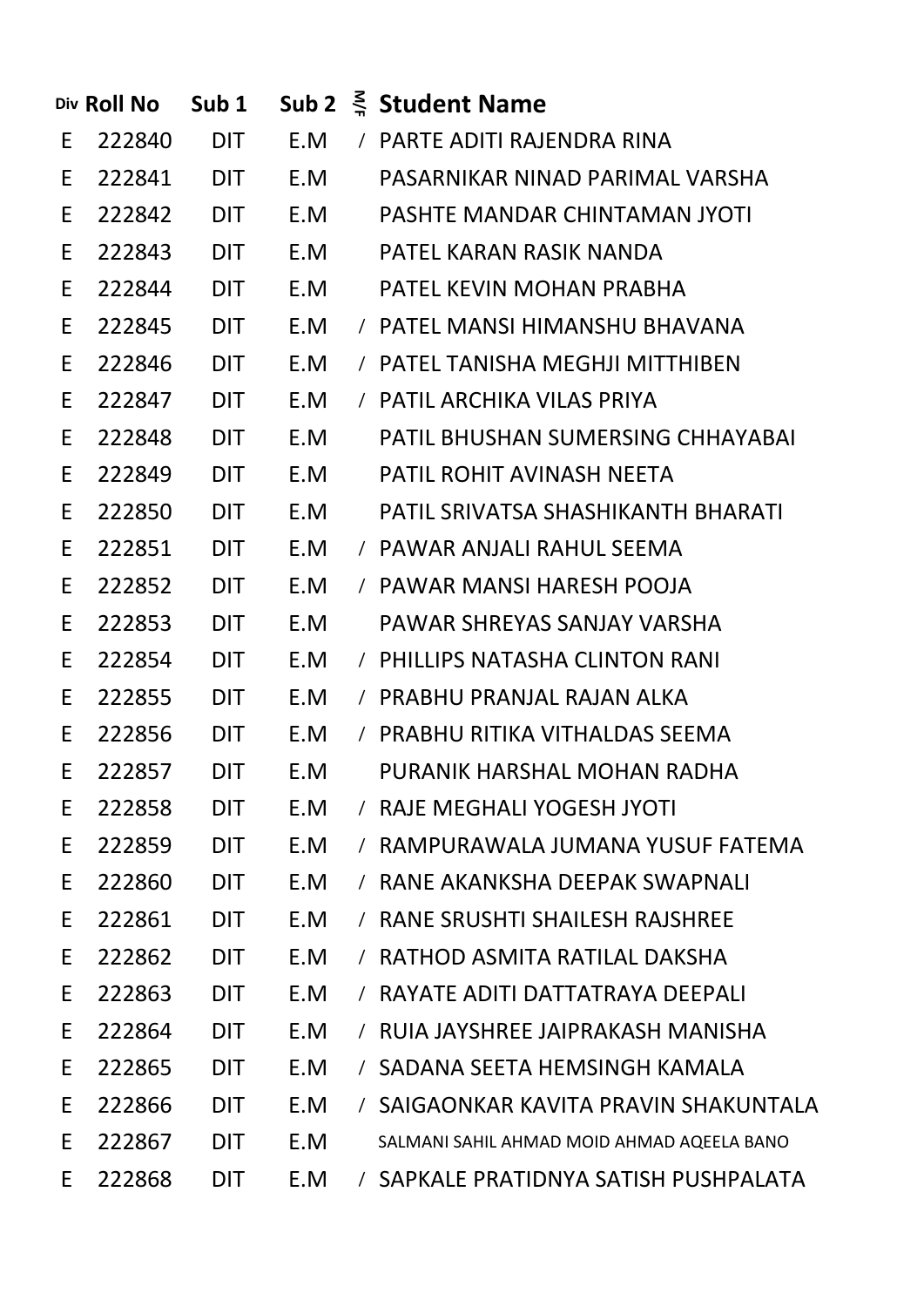|    | Div Roll No | Sub 1      |     | Sub 2 $\leq$ Student Name            |
|----|-------------|------------|-----|--------------------------------------|
| E  | 222869      | <b>DIT</b> | E.M | / SARVAIYA ISHITA HARGOVIND SUSHMA   |
| E  | 222870      | <b>DIT</b> | E.M | / SATPUTE PURVA SANTOSH ASHWINI      |
| E  | 222871      | <b>DIT</b> | E.M | SATVASE SHUBHAM MANGESH PRIYANKA     |
| E  | 222872      | <b>DIT</b> | E.M | / SAWANT ADITI RAJENDRA UJWALA       |
| E  | 222873      | <b>DIT</b> | E.M | / SAWANT AKANKSHA UTTAM POOJA        |
| E  | 222874      | <b>DIT</b> | E.M | SAWANT SAHIL BHALCHANDRA GAURI       |
| E  | 222875      | <b>DIT</b> | E.M | SAWANT SATYAM SANDESH PRITI          |
| E  | 222876      | <b>DIT</b> | E.M | SAWANT SHIVAM SANJAY NILAM           |
| E  | 222877      | <b>DIT</b> | E.M | / SHAH DHVANI SANJAY CHHAYA          |
| E  | 222878      | <b>DIT</b> | E.M | / SHAH MAHEK VIPUL MILI              |
| E  | 222879      | <b>DIT</b> | E.M | / SHAH PALAK ASHISH DIPTI            |
| E  | 222880      | <b>DIT</b> | E.M | / SHAH PRACHI TUSHAR MANISHA         |
| E. | 222881      | <b>DIT</b> | E.M | / SHAH YASHI RAJESH AMITA            |
| E. | 222882      | <b>DIT</b> | E.M | SHETH DEV CHIRAG DIVYA               |
| E  | 222883      | <b>DIT</b> | E.M | SHETHIA AAYUSH KALPESH REENA         |
| E  | 222884      | <b>DIT</b> | E.M | / SHETTY ADITI ASHOK JYOTHI          |
| E. | 222885      | <b>DIT</b> | E.M | SHETTY MANAS VINAY RESHMA            |
| E. | 222886      | <b>DIT</b> | E.M | SHETTY PRATHVI JAGDISH SAVITHA       |
| E  | 222887      | <b>DIT</b> | E.M | / SHETTY RAKSHA SHEKHAR ROOPA        |
| E  | 222888      | <b>DIT</b> | E.M | / SHETTY SHRAVYA VEEKKAS SITMA       |
| E  | 222889      | DIT        | E.M | SHETYE SOHAM SATYAWAN TRUPTI         |
| E  | 222890      | <b>DIT</b> | E.M | SHINALKAR ANIRUDHA RAJU SUJATA       |
| E  | 222891      | <b>DIT</b> | E.M | / SHINDE SAMRUDDHI PRAKASH SHUBHANGI |
| E  | 222892      | <b>DIT</b> | E.M | / SHINDE SHWETA SANTOSH VIJAYA       |
| E  | 222893      | <b>DIT</b> | E.M | / SHINGARE MITHALI DEVENDRA UJWALA   |
| E. | 222894      | <b>DIT</b> | E.M | / SINGH RICHA ASHISH KAVITA          |
| E  | 222895      | <b>DIT</b> | E.M | / SINGH SAKSHI PAWAN VIMLESH         |
| E  | 222896      | <b>DIT</b> | E.M | SOMANI KOSHAL RAKESH SANGEETA        |
| E  | 222897      | <b>DIT</b> | E.M | / SONAR JANHAVI AVINASH ARCHANA      |
| E  | 222898      | <b>DIT</b> | E.M | SONAWANE OMKAR SUNIL ASHWINI         |
| E  | 222899      | <b>DIT</b> | E.M | SONAWANE VIKRANT DEELIP CHANDRAKALA  |
| E  | 222900      | <b>DIT</b> | E.M | / SUDRIK SAKSHI SHANKAR VANDANA      |
| E  | 222901      | <b>DIT</b> | E.M | SURYAWANSHI SUYASH PRAKASH KIRTI     |